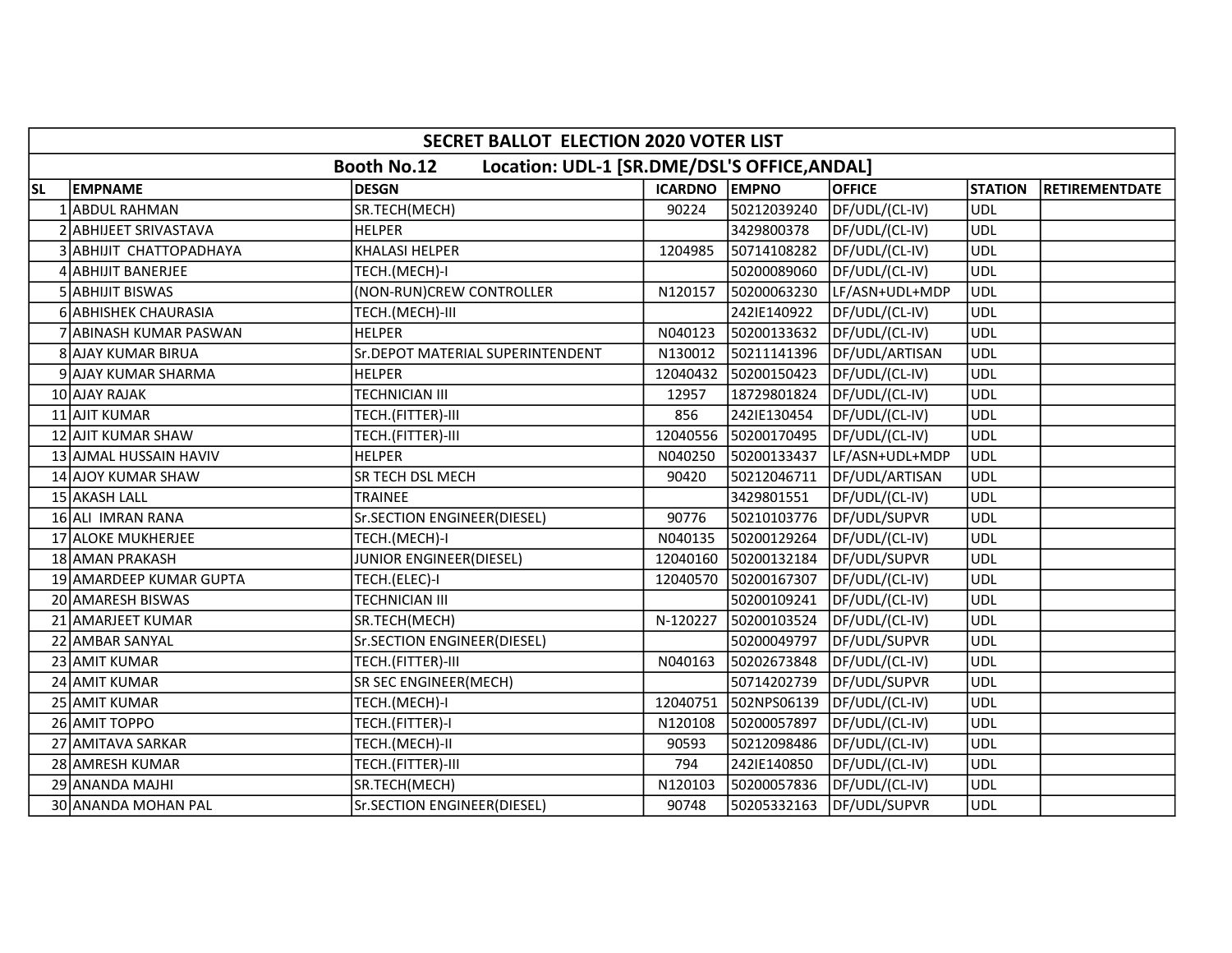|           | SECRET BALLOT ELECTION 2020 VOTER LIST |                                                                    |               |             |                |                |                       |  |  |  |
|-----------|----------------------------------------|--------------------------------------------------------------------|---------------|-------------|----------------|----------------|-----------------------|--|--|--|
|           |                                        | <b>Booth No.12</b><br>Location: UDL-1 [SR.DME/DSL'S OFFICE, ANDAL] |               |             |                |                |                       |  |  |  |
| <b>SL</b> | <b>EMPNAME</b>                         | <b>DESGN</b>                                                       | ICARDNO EMPNO |             | <b>OFFICE</b>  | <b>STATION</b> | <b>RETIREMENTDATE</b> |  |  |  |
|           | 31 ANIKET KUMAR                        | <b>HELPER</b>                                                      | 12040561      | 50200156530 | DF/UDL/(CL-IV) | <b>UDL</b>     |                       |  |  |  |
|           | 32 ANIL KUMAR                          | TECH.(FITTER)-III                                                  | N040159       | 50200123160 | DF/UDL/(CL-IV) | <b>UDL</b>     |                       |  |  |  |
|           | 33 ANIL KUMAR PRAMANIK                 | TECH.(MECH)-III                                                    | 12040472      | 50221002858 | DF/UDL/(CL-IV) | <b>UDL</b>     |                       |  |  |  |
|           | 34 ANIL KUMAR RAM                      | OFFICE SUPERINTENDENT                                              | N040144       | 50200126263 | DF/UDL/SUPVR   | <b>UDL</b>     |                       |  |  |  |
|           | 35 ANIL KUMAR SHARMA                   | SR.TECH(MECH)                                                      | 90247         | 50212070816 | DF/UDL/(CL-IV) | <b>UDL</b>     |                       |  |  |  |
|           | 36 ANIL SHARMA                         | TECH.(MECH)-III                                                    | N040131       | 50200123249 | DF/UDL/(CL-IV) | <b>UDL</b>     |                       |  |  |  |
|           | 37 ANJAN KUMAR RAY                     | OFFICE SUPERINTENDENT                                              | 90668         | 50212095552 | DF/UDL/SUPVR   | UDL            |                       |  |  |  |
|           | 38 ANJAN KUMAR                         | <b>HELPER</b>                                                      |               | 50200172870 | LF/ASN+UDL+MDP | ludl           |                       |  |  |  |
|           | 39 ANKUSH DHARA                        | <b>KHALASI HELPER</b>                                              |               | 3429802273  | DF/UDL/(CL-IV) | <b>UDL</b>     |                       |  |  |  |
|           | 40 ANUP KUMAR ROY                      | SR.TECH(MECH)                                                      | 90157         | 50212070804 | DF/UDL/(CL-IV) | <b>UDL</b>     |                       |  |  |  |
|           | 41 ANUPAM SENGUPTA                     | <b>TECHNICIAN GR-III</b>                                           | 12040719      | 50200172868 | LF/ASN+UDL+MDP | <b>UDL</b>     |                       |  |  |  |
|           | 42 ARABINDA SARKAR                     | TECH.(FITTER)-I                                                    | 90591         | 50212082442 | DF/UDL/(CL-IV) | <b>UDL</b>     |                       |  |  |  |
|           | 43 ARBIND DAS                          | TECH.(FITTER)-I                                                    | 90769         | 50212142815 | DF/UDL/(CL-IV) | <b>UDL</b>     |                       |  |  |  |
|           | 44 ARJUN KUMAR                         | Sr.SECTION ENGINEER(DIESEL)                                        | 90630         | 50212142748 | DF/UDL/SUPVR   | <b>UDL</b>     |                       |  |  |  |
|           | 45 ARNAB MONDAL                        | TECH-III(ELECT)                                                    | 12040823      | 50200406233 | DF/UDL/(CL-IV) | <b>UDL</b>     |                       |  |  |  |
|           | 46 ARUN BARMAN                         | TECH.(MECH)-II                                                     | 12040458      | 50200123274 | DF/UDL/(CL-IV) | <b>UDL</b>     |                       |  |  |  |
|           | 47 ARUN KUMAR DAS                      | <b>TECHNICIAN III</b>                                              | 90613         | 50212122130 | DF/UDL/(CL-IV) | ludl           |                       |  |  |  |
|           | 48 ARUP BHATTACHERJEE                  | SR.TECH(MECH)                                                      | 90160         | 50212070774 | DF/UDL/ARTISAN | <b>UDL</b>     |                       |  |  |  |
|           | 49 ARUP KUMAR DAS                      | TECH.(FITTER)-I                                                    | N-120206      | 50200103500 | DF/UDL/(CL-IV) | <b>UDL</b>     |                       |  |  |  |
|           | 50 ARUP MONDAL                         | TECH.(MECH)-III                                                    | 12040437      | 50200140454 | DF/UDL/(CL-IV) | <b>UDL</b>     |                       |  |  |  |
|           | 51 ARVIND KUMAR                        | TECH.(ELEC)-III                                                    | 12040433      | 50200141811 | DF/UDL/(CL-IV) | <b>UDL</b>     |                       |  |  |  |
|           | 52 ARVIND NATH CHOUDHARY               | Sr.SECTION ENGINEER(DIESEL)                                        | 90637         | 50212078530 | DF/UDL/SUPVR   | <b>UDL</b>     |                       |  |  |  |
|           | 53 ARVIND TUDHU                        | OFFICE SUPERINTENDENT                                              | 100815        | 50212143765 | LF/ASN+UDL+MDP | <b>UDL</b>     |                       |  |  |  |
|           | 54 ASHIM MONDAL                        | SR.TECH(MECH)                                                      | N120105       | 50200036183 | DF/UDL/(CL-IV) | <b>UDL</b>     |                       |  |  |  |
|           | 55 ASHIS BHOWMICK                      | Sr.TECH(ELECT)                                                     | 90105         | 50212058993 | DF/UDL/ARTISAN | <b>UDL</b>     |                       |  |  |  |
|           | 56 ASHIS BARAN DAS                     | Sr.SECTION ENGINEER(DIESEL)                                        |               | 50200046759 | DF/UDL/SUPVR   | <b>UDL</b>     |                       |  |  |  |
|           | 57 ASHISH KUMAR                        | <b>HELPER</b>                                                      |               | 333J1200310 | DF/UDL/(CL-IV) | <b>UDL</b>     |                       |  |  |  |
|           | 58 ASHOK CHAKRABORTY                   | TECH.(FITTER)-I                                                    | 90446         | 50212095620 | DF/UDL/(CL-IV) | <b>UDL</b>     |                       |  |  |  |
|           | 59 ASHOK KR MAZUMDER                   | SR.TECH(MECH)                                                      | 90288         | 50210103661 | DF/UDL/ARTISAN | <b>UDL</b>     |                       |  |  |  |
|           | 60 ASHOK KUMAR GIRI                    | SR TECH DSL MECH                                                   | 90416         | 50212046632 | DF/UDL/ARTISAN | <b>UDL</b>     |                       |  |  |  |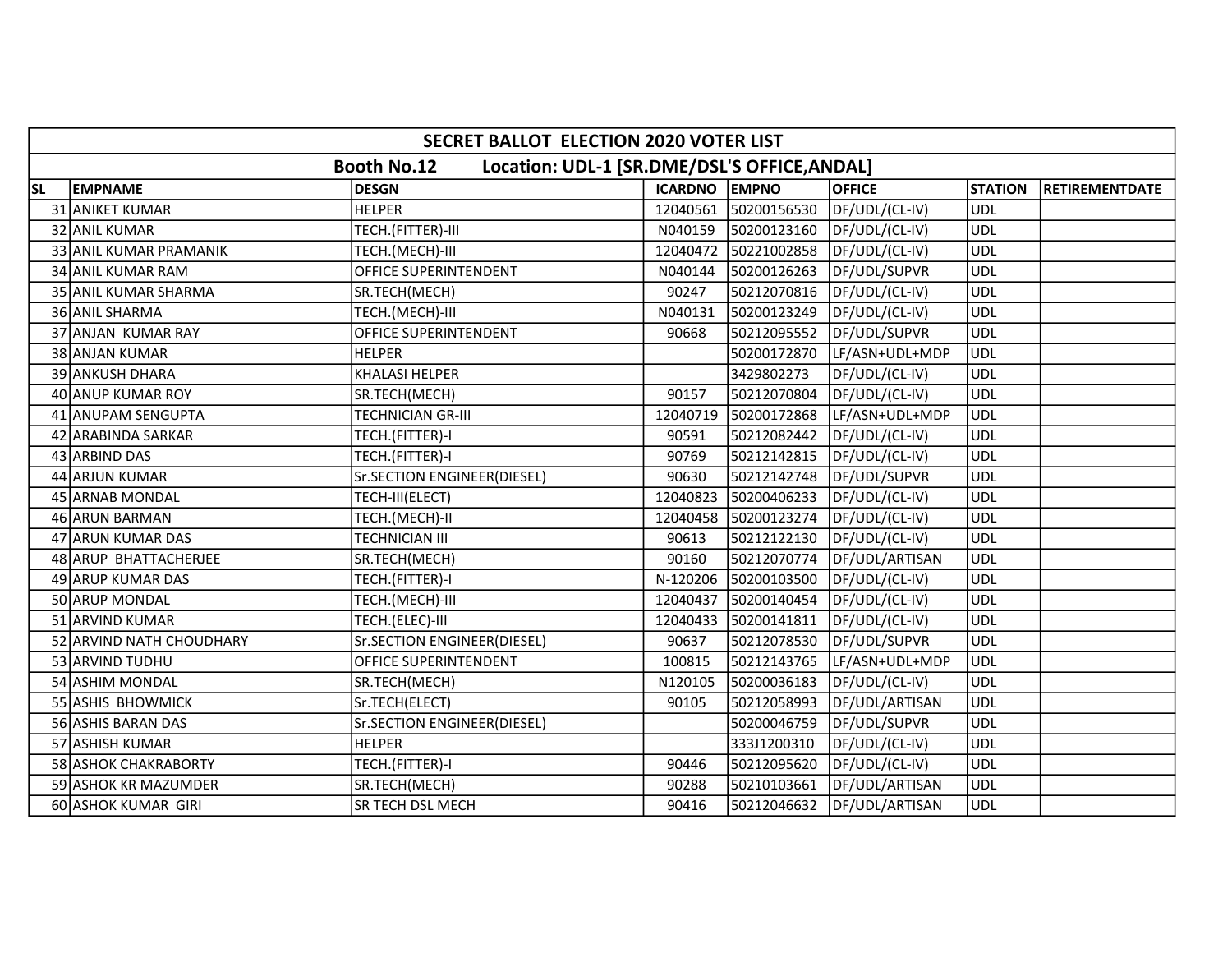|           | SECRET BALLOT ELECTION 2020 VOTER LIST |                                                                    |               |                       |                |                |                       |  |  |
|-----------|----------------------------------------|--------------------------------------------------------------------|---------------|-----------------------|----------------|----------------|-----------------------|--|--|
|           |                                        | Location: UDL-1 [SR.DME/DSL'S OFFICE, ANDAL]<br><b>Booth No.12</b> |               |                       |                |                |                       |  |  |
| <b>SL</b> | <b>EMPNAME</b>                         | <b>DESGN</b>                                                       | ICARDNO EMPNO |                       | <b>OFFICE</b>  | <b>STATION</b> | <b>RETIREMENTDATE</b> |  |  |
|           | 61 ASHOK KUMAR SUR ROY                 | SR.TECH(MECH)                                                      | 90388         | 50209279611           | DF/UDL/ARTISAN | UDL            |                       |  |  |
|           | 62 ASHOK KUMAR GHOSH                   | <b>HELPER</b>                                                      | 12040577      | 50200183581           | DF/UDL/(CL-IV) | <b>UDLG</b>    |                       |  |  |
|           | 63 ASHOK KUMAR SINGH                   | Sr. CLERK                                                          |               | 50211081338           | DF/UDL/ARTISAN | <b>UDL</b>     |                       |  |  |
|           | 64 ASHOK KUMAR SINGH                   | SR TECH DSL MECH                                                   |               | N12040275 50204513630 | DF/UDL/ARTISAN | <b>UDL</b>     |                       |  |  |
|           | 65 ASHOK RAM                           | <b>HELPER</b>                                                      |               | 16412F44957           | DF/UDL/(CL-IV) | <b>UDL</b>     |                       |  |  |
|           | 66 ASHUTOSH DEB                        | Sr.SECTION ENGINEER(DIESEL)                                        | 90682         | 50212071183           | DF/UDL/SUPVR   | <b>UDL</b>     |                       |  |  |
|           | 67 ASHUTOSH RAVIDAS                    | TECH.(MECH)-I                                                      | 12040824      | 50200167370           | DF/UDL/(CL-IV) | <b>UDL</b>     |                       |  |  |
|           | 68 ASIM ROY                            | TECH.(FITTER)-III                                                  | 90512         | 50212129641           | DF/UDL/(CL-IV) | ludl           |                       |  |  |
|           | 69 ASISH KUMAR SARKAR                  | TECH.(ELEC)-I                                                      | 90481         | 50209560014           | DF/UDL/(CL-IV) | <b>UDL</b>     |                       |  |  |
|           | 70 ASIT BARAN BISWAS                   | OFFICE SUPERINTENDENT                                              | 90644         | 50212086459           | DF/UDL/SUPVR   | <b>UDL</b>     |                       |  |  |
|           | 71 ASIT MONDAL                         | OFFICE SUPERINTENDENT                                              | 80765         | 50212100407           | LF/ASN+UDL+MDP | <b>UDL</b>     |                       |  |  |
|           | 72 ASOKE KUMAR DAS                     | SR TECH DSL MECH                                                   | 90211         | 50212081899           | DF/UDL/ARTISAN | <b>UDL</b>     |                       |  |  |
|           | 73 AVINASH KUMAR                       | TECH.(FITTER)-I                                                    | N120203       | 50200105119           | DF/UDL/(CL-IV) | ludl           |                       |  |  |
|           | 74 AVISHEK ROY                         | TECH.(MECH)-II                                                     | 12040840      | 50229800065           | DF/UDL/(CL-IV) | <b>UDL</b>     |                       |  |  |
|           | 75 AWADHESH KUMAR SINGH                | ASSISTANT LOCOSHED(DSL)                                            | 863           | 242IE131417           | DF/UDL/(CL-IV) | <b>UDL</b>     |                       |  |  |
|           | 76 AYAN CHOWDHURY                      | TECH.(MECH)-II                                                     | D00070        | 502NPS08876           | DF/UDL/(CL-IV) | <b>UDL</b>     |                       |  |  |
|           | 77 BABAN SINGH                         | SR TECH DSL MECH                                                   | 90142         | 50212046693           | DF/UDL/ARTISAN | ludl           |                       |  |  |
|           | 78 BADAL CHANDRA RAY                   | OFFICE SUPERINTENDENT                                              | 90620         | 50212086496           | DF/UDL/SUPVR   | <b>UDL</b>     |                       |  |  |
|           | 79 BAIDNATH KUMAR                      | TECH.(MECH)-II                                                     | 12040440      | 50200123196           | DF/UDL/(CL-IV) | <b>UDL</b>     |                       |  |  |
|           | 80 BAMBAM KUMAR SHARMA                 | TECH.(MECH)-III                                                    | 12040852      | 50200405389           | DF/UDL/(CL-IV) | <b>UDL</b>     |                       |  |  |
|           | 81 BANAMALI DHARA                      | SR TECH DSL MECH                                                   | 90415         | 50212051550           | DF/UDL/ARTISAN | <b>UDL</b>     |                       |  |  |
|           | 82 BANSA SOY                           | SR.TECH(MECH)                                                      | 9322          | 50212080512           | DF/UDL/ARTISAN | <b>UDL</b>     |                       |  |  |
|           | 83 BARIAR HEMBRAM                      | TECH.(FITTER)-I                                                    | 90589         | 50212051561           | DF/UDL/(CL-IV) | <b>UDL</b>     |                       |  |  |
|           | 84 BASANT KUMAR SINKU                  | TECHNICIAN III                                                     | N120242       | 50200097524           | DF/UDL/(CL-IV) | <b>UDL</b>     |                       |  |  |
|           | 85 BASUDEB CHATTERJEE                  | TECH-III(ELECT)                                                    | 12040401      | 50200156516           | DF/UDL/(CL-IV) | <b>UDL</b>     |                       |  |  |
|           | 86 BASUDEB GOSWAMI                     | <b>HELPER</b>                                                      | D-00067       | 50200183490           | DF/UDL/(CL-IV) | <b>UDL</b>     |                       |  |  |
|           | 87 BASUDEO MANDAL                      | <b>PEON</b>                                                        | N40011        | 50212093063           | LF/ASN+UDL+MDP | ludl           |                       |  |  |
|           | 88 BASUDEV BISWAS                      | <b>HELPER</b>                                                      | 12040579      | 50200183556           | DF/UDL/(CL-IV) | <b>UDL</b>     |                       |  |  |
|           | 89 BENIMADHAB DAS                      | TECH-III(ELECT)                                                    | 12040435      | 50200151452           | DF/UDL/(CL-IV) | <b>UDL</b>     |                       |  |  |
|           | 90 BHAGYODHAR BAURI                    | TECH.(FITTER)-I                                                    |               | N040145 50200800418   | DF/UDL/(CL-IV) | <b>UDL</b>     |                       |  |  |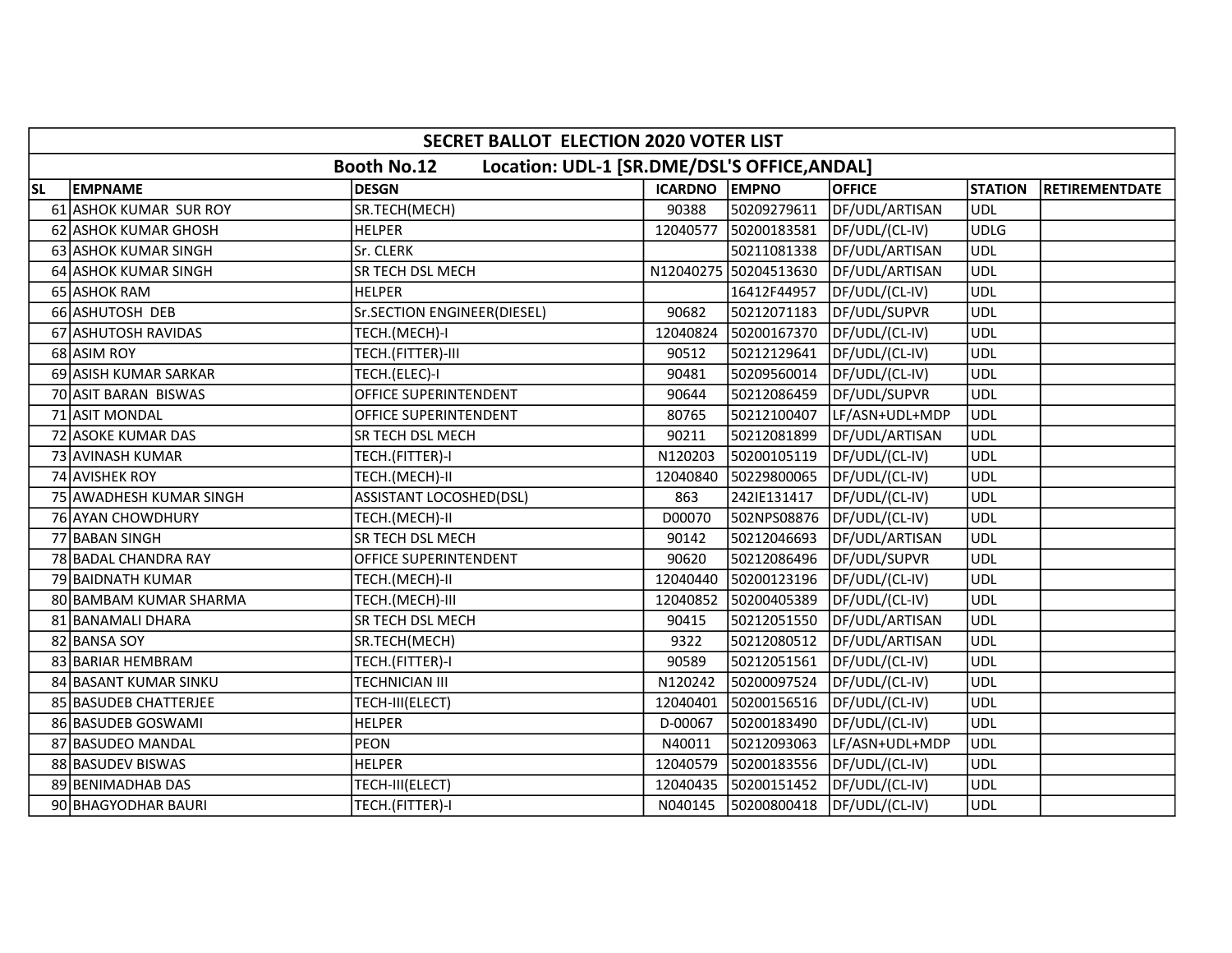|           |                                                                    | SECRET BALLOT ELECTION 2020 VOTER LIST |                      |                       |                |                |                       |  |  |  |
|-----------|--------------------------------------------------------------------|----------------------------------------|----------------------|-----------------------|----------------|----------------|-----------------------|--|--|--|
|           | Location: UDL-1 [SR.DME/DSL'S OFFICE, ANDAL]<br><b>Booth No.12</b> |                                        |                      |                       |                |                |                       |  |  |  |
| <b>SL</b> | <b>EMPNAME</b>                                                     | <b>DESGN</b>                           | <b>ICARDNO EMPNO</b> |                       | <b>OFFICE</b>  | <b>STATION</b> | <b>RETIREMENTDATE</b> |  |  |  |
|           | 91 BHAIRAB DAS                                                     | SR.TECH(MECH)                          | 90398                | 50210103648           | DF/UDL/ARTISAN | ludl           |                       |  |  |  |
|           | 92 BHASKAR JHA                                                     | <b>TECHNICIAN III</b>                  | N040121              | 50200128454           | DF/UDL/(CL-IV) | <b>UDL</b>     |                       |  |  |  |
|           | 93 BHASKAR MAJUMDAR                                                | TECH.(MECH)-II                         | N040211              | 50200112446           | DF/UDL/(CL-IV) | <b>UDL</b>     |                       |  |  |  |
|           | 94 BHIM CHANDRA BISWAS                                             | TECH.(MECH)-III                        |                      | 424N1050342           | DF/UDL/(CL-IV) | <b>UDL</b>     |                       |  |  |  |
|           | 95 BHOLA DAS                                                       | TECH.(MECHANIC)-III                    | 1204974              | 211040002             | DF/UDL/(CL-IV) | <b>UDL</b>     |                       |  |  |  |
|           | 96 BIDYUT KR HALDER                                                | Sr.SECTION ENGINEER(DIESEL)            | 12040810             | 50200097445           | DF/UDL/SUPVR   | UDL            |                       |  |  |  |
|           | 97 BIJENDRA SINGH                                                  | <b>HELPER</b>                          | 12040849             | 50200174762           | DF/UDL/(CL-IV) | <b>UDL</b>     |                       |  |  |  |
|           | 98 BIJOY KUMAR                                                     | <b>TECHNICIAN GR-I</b>                 | 90587                | 50212000097           | DF/UDL/(CL-IV) | <b>UDL</b>     |                       |  |  |  |
|           | 99 BIJOY MARANDI                                                   | Sr.TECHNICIAN (ANC. FITTER)            | 90200                | 50212080500           | DF/UDL/ARTISAN | <b>UDL</b>     |                       |  |  |  |
|           | 100 BIKRAM BHAKAT                                                  | TECH-III(ELECT)                        | 12040459             | 50200156528           | DF/UDL/(CL-IV) | <b>UDL</b>     |                       |  |  |  |
|           | 101 BIMAL KUMAR BISWAS                                             | OFFICE SUPERINTENDENT                  | 12040138             | 50212095760           | DF/UDL/SUPVR   | <b>UDL</b>     |                       |  |  |  |
|           | 102 BIMAL KUMAR MURMU                                              | <b>HELPER</b>                          |                      | 3429801191            | LF/ASN+UDL+MDP | <b>UDL</b>     |                       |  |  |  |
|           | 103 BINENDU PRASAD GOND                                            | TECH.(MECH)-III                        | 12040818             | 50229800926           | DF/UDL/(CL-IV) | <b>UDL</b>     |                       |  |  |  |
|           | 104 BINOD KUMAR SAH                                                | <b>KHALASI HELPER</b>                  | 14089                | 9629800070            | DF/UDL/(CL-IV) | <b>UDL</b>     |                       |  |  |  |
|           | 105 BIPIN KUMAR RAI                                                | TECH.(ELEC)-I                          |                      | 50200167290           | DF/UDL/(CL-IV) | <b>UDL</b>     |                       |  |  |  |
|           | 106 BIPLAB BAURI                                                   | CH. DEPOT MATERIAL SUPERINTENDENT      | 12040783             | 50200174695           | DF/UDL/ARTISAN | <b>UDL</b>     |                       |  |  |  |
|           | 107 BIPUL RANJAN BISWAS                                            | Ch. OFFICE SUPERINTENDENT              | 90618                | 50212008965           | DF/UDL/SUPVR   | <b>UDL</b>     |                       |  |  |  |
|           | 108 BIRENDRA KUMAR                                                 | TECH.(MECH)-II                         | 12040844             | 502NPS07343           | DF/UDL/(CL-IV) | <b>UDL</b>     |                       |  |  |  |
|           | 109 BIRENDRA KUMAR JANA                                            | TECH.(ANCL DSL)-I                      | 755                  | 50212086952           | DF/UDL/(CL-IV) | <b>UDL</b>     |                       |  |  |  |
|           | 110 BISHESHWAR KUMAR SINGH                                         | Sr.TECHNICIAN (ANC. FITTER)            | N040222              | 50212075322           | DF/UDL/(CL-IV) | <b>UDL</b>     |                       |  |  |  |
|           | 111 BISWA NATH                                                     | SR.TECH(MECH)                          | 90747                | 50212046449           | DF/UDL/(CL-IV) | <b>UDL</b>     |                       |  |  |  |
|           | 112 BISWA NATH HALDER                                              | SR. TECHNICIAN                         | 159                  | 50212046498           | DF/UDL/ARTISAN | <b>UDL</b>     |                       |  |  |  |
|           | 113 BISWAJIT BISWAS                                                | SR.TECH(MECH)                          | 90598                | 50204775156           | DF/UDL/(CL-IV) | <b>UDL</b>     |                       |  |  |  |
|           | 114 BISWAJIT BOSE                                                  | Sr.TECH(FITTER)                        | 90088                | 50212046747           | DF/UDL/ARTISAN | <b>UDL</b>     |                       |  |  |  |
|           | 115 BISWANATH BANERJEE                                             | SAFAIWALA                              | 90734                | 50212081292           | DF/UDL/(CL-IV) | <b>UDL</b>     |                       |  |  |  |
|           | 116 BISWANATH LAYEK                                                | TECH.(MECH)-II                         | 12040815             | 502NPS07344           | DF/UDL/(CL-IV) | <b>UDL</b>     |                       |  |  |  |
|           | 117 BUDDHADEB BISWAS                                               | <b>JR CLERK</b>                        |                      | N12040217 50200123031 | DF/UDL/SUPVR   | <b>UDL</b>     |                       |  |  |  |
|           | 118 CHAMPAK NATH                                                   | TECH.(ANCL DSL)-I                      | 12040814             | 50290023109           | DF/UDL/(CL-IV) | <b>UDL</b>     |                       |  |  |  |
|           | 119 CHANDAN KUMAR NIRALA                                           | TECH.(MECH)-I                          | 12040598             | 50200168622           | DF/UDL/(CL-IV) | <b>UDL</b>     |                       |  |  |  |
|           | 120 CHANDRA KISHOR YADAV                                           | SR.TECH(MECH)                          | 90335                | 50212036020           | DF/UDL/(CL-IV) | <b>UDL</b>     |                       |  |  |  |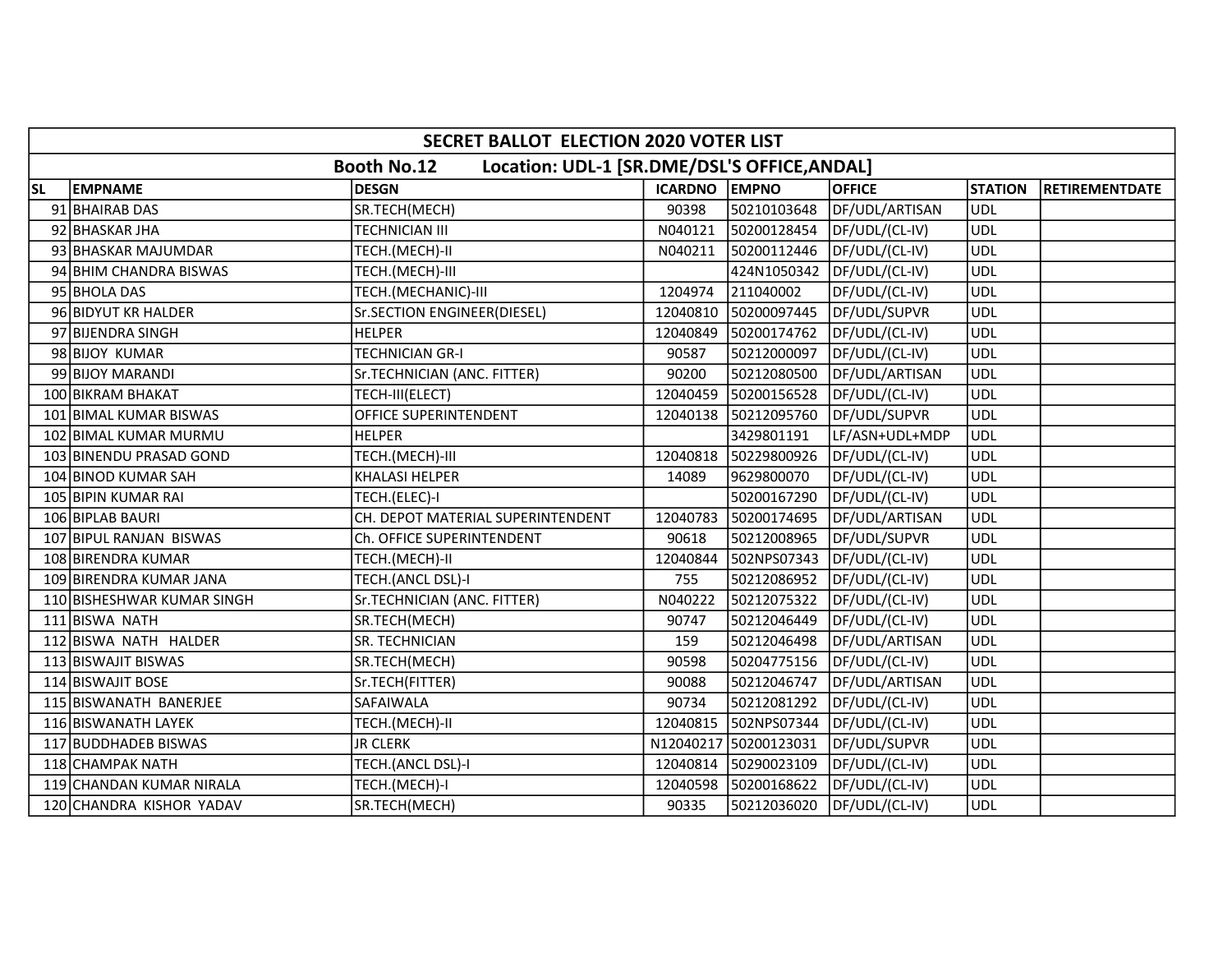|     | SECRET BALLOT ELECTION 2020 VOTER LIST                             |                             |               |             |                |                |                       |  |  |  |
|-----|--------------------------------------------------------------------|-----------------------------|---------------|-------------|----------------|----------------|-----------------------|--|--|--|
|     | Location: UDL-1 [SR.DME/DSL'S OFFICE, ANDAL]<br><b>Booth No.12</b> |                             |               |             |                |                |                       |  |  |  |
| SL  | <b>EMPNAME</b>                                                     | <b>DESGN</b>                | ICARDNO EMPNO |             | <b>OFFICE</b>  | <b>STATION</b> | <b>RETIREMENTDATE</b> |  |  |  |
|     | 121 CHANDRA SHEKHAR RAJAK                                          | <b>HELPER</b>               | 90048         | 50212037965 | DF/UDL/ARTISAN | <b>UDL</b>     |                       |  |  |  |
| 122 | CHANDRA BHUSHAN DAS                                                | TECH.(MECH)-III             |               | 50216640712 | DF/UDL/(CL-IV) | <b>UDL</b>     |                       |  |  |  |
|     | 123 CHANDRA SEKHAR YADAV                                           | TECH.(ANCL DSL)-I           | 90592         | 50212129616 | DF/UDL/(CL-IV) | UDL            |                       |  |  |  |
|     | 124 CHHOTE LAL KUMAR                                               | TECH.(MECH)-I               | 12040554      | 50200168671 | DF/UDL/(CL-IV) | <b>UDL</b>     |                       |  |  |  |
|     | 125 CHHOTELAL SOREN                                                | TECH.(MECH)-III             |               | 502NPS06363 | DF/UDL/(CL-IV) | <b>UDL</b>     |                       |  |  |  |
|     | 126 CHINTU PANDEY                                                  | <b>HELPER</b>               | D00048        | 50200409583 | DF/UDL/(CL-IV) | UDL            |                       |  |  |  |
| 127 | CHITTA RANJAN CHATTARAJ                                            | STENOGRAPHER                | 12040860      | 50208368235 | DF/UDL/SUPVR   | <b>UDL</b>     |                       |  |  |  |
|     | 128 CHITTARANJAN DAS                                               | JUNIOR ENGINEER(ELEC)       | N040156       | 50204717788 | DF/UDL/SUPVR   | <b>UDL</b>     |                       |  |  |  |
|     | 129 CHUNA RAM SOREN                                                | OFFICE SUPERINTENDENT       | 12040884      | 50200052255 | DF/UDL/SUPVR   | <b>UDL</b>     |                       |  |  |  |
|     | 130 DASHORATH SAMANTA                                              | Sr.SECTION ENGINEER(DIESEL) | 90659         | 50205332175 | DF/UDL/SUPVR   | <b>UDL</b>     |                       |  |  |  |
|     | 131 DAYA SANKAR RAM                                                | SR. TECHNICIAN              | 90158         | 50212081840 | DF/UDL/ARTISAN | <b>UDL</b>     |                       |  |  |  |
|     | 132 DAYAMOY ROY                                                    | SR.TECH(MECH)               | 90511         | 50212085029 | DF/UDL/(CL-IV) | UDL            |                       |  |  |  |
|     | 133 DAYANAND SAH                                                   | JUNIOR ENGINEER(DIESEL)     | 12040881      | 50212046048 | DF/UDL/SUPVR   | <b>UDL</b>     |                       |  |  |  |
|     | 134 DEBABRATA BISWAS                                               | SR.TECH(MECH)               | 90111         | 50212080639 | DF/UDL/(CL-IV) | <b>UDL</b>     |                       |  |  |  |
|     | 135 DEBABRATA MUKHERJEE                                            | SR.TECH(MECH)               | 90345         | 50212071092 | DF/UDL/(CL-IV) | UDL            |                       |  |  |  |
|     | 136 DEBABRATA SINHA                                                | Sr.SECTION ENGINEER(DIESEL) | 12040760      | 50212145853 | DF/UDL/SUPVR   | <b>UDL</b>     |                       |  |  |  |
|     | 137 DEBASHIS NANDY                                                 | SR TECH DSL MECH            | 90374         | 50212071020 | DF/UDL/ARTISAN | UDL            |                       |  |  |  |
|     | 138 DEBASIS SINHA                                                  | SR TECH DSL MECH            | 90448         | 50212046516 | DF/UDL/ARTISAN | UDL            |                       |  |  |  |
|     | 139 DEBASISH MONDAL                                                | KHALASI(MULTI PURPOSE)      | 216           | 129NP001424 | DF/UDL/(CL-IV) | <b>UDL</b>     |                       |  |  |  |
|     | 140 DEBDAS CHAKRABORTY                                             | (NON-RUN)CREW CONTROLLER    | 81065         | 50212137194 | LF/ASN+UDL+MDP | <b>UDL</b>     |                       |  |  |  |
|     | 141 DEBESH CHANDRA MANDAL                                          | TECHNICIAN GR-I             | N120218       | 50216011450 | DF/UDL/(CL-IV) | <b>UDL</b>     |                       |  |  |  |
|     | 142 DEBKINKAR SAHA                                                 | Sr.SECTION ENGINEER(DIESEL) | 90704         | 50212070970 | DF/UDL/SUPVR   | <b>UDL</b>     |                       |  |  |  |
| 143 | <b>DEEPAK KUMAR NAGESIA</b>                                        | Sr.SECTION ENGINEER(DIESEL) | N040232       | 50200043357 | DF/UDL/SUPVR   | <b>UDL</b>     |                       |  |  |  |
|     | 144 DENIS FIDELIS SHAH                                             | SR TECH DSL MECH            | 90567         | 50210097338 | DF/UDL/(CL-IV) | <b>UDL</b>     |                       |  |  |  |
|     | 145 DEV KUMAR PAUL                                                 | OFFICE SUPERINTENDENT       | 12040736      | 502NPS00621 | DF/UDL/SUPVR   | <b>UDL</b>     |                       |  |  |  |
|     | 146 DHARMENDRA KUMAR                                               | TECH.(FITTER)-III           | 1204973       | 50200070245 | DF/UDL/(CL-IV) | <b>UDL</b>     |                       |  |  |  |
|     | 147 DHARMENDRA KUMAR MANDAL                                        | DIESEL CLEANER              | D00071        | 50320142213 | DF/UDL/(CL-IV) | <b>UDL</b>     |                       |  |  |  |
|     | 148 DHIRAJ KUMAR                                                   | HELPER                      | 12040702      | 502NPS06788 | LF/ASN+UDL+MDP | UDL            |                       |  |  |  |
|     | 149 DHIRAJ KUMAR                                                   | TECH.(MECH)-I               | 12040552      | 50200169511 | DF/UDL/(CL-IV) | <b>UDL</b>     |                       |  |  |  |
|     | 150 DHIREN CHATTERJEE                                              | Sr.TECH(ELECT)              | 90450         | 50212046681 | DF/UDL/ARTISAN | <b>UDL</b>     |                       |  |  |  |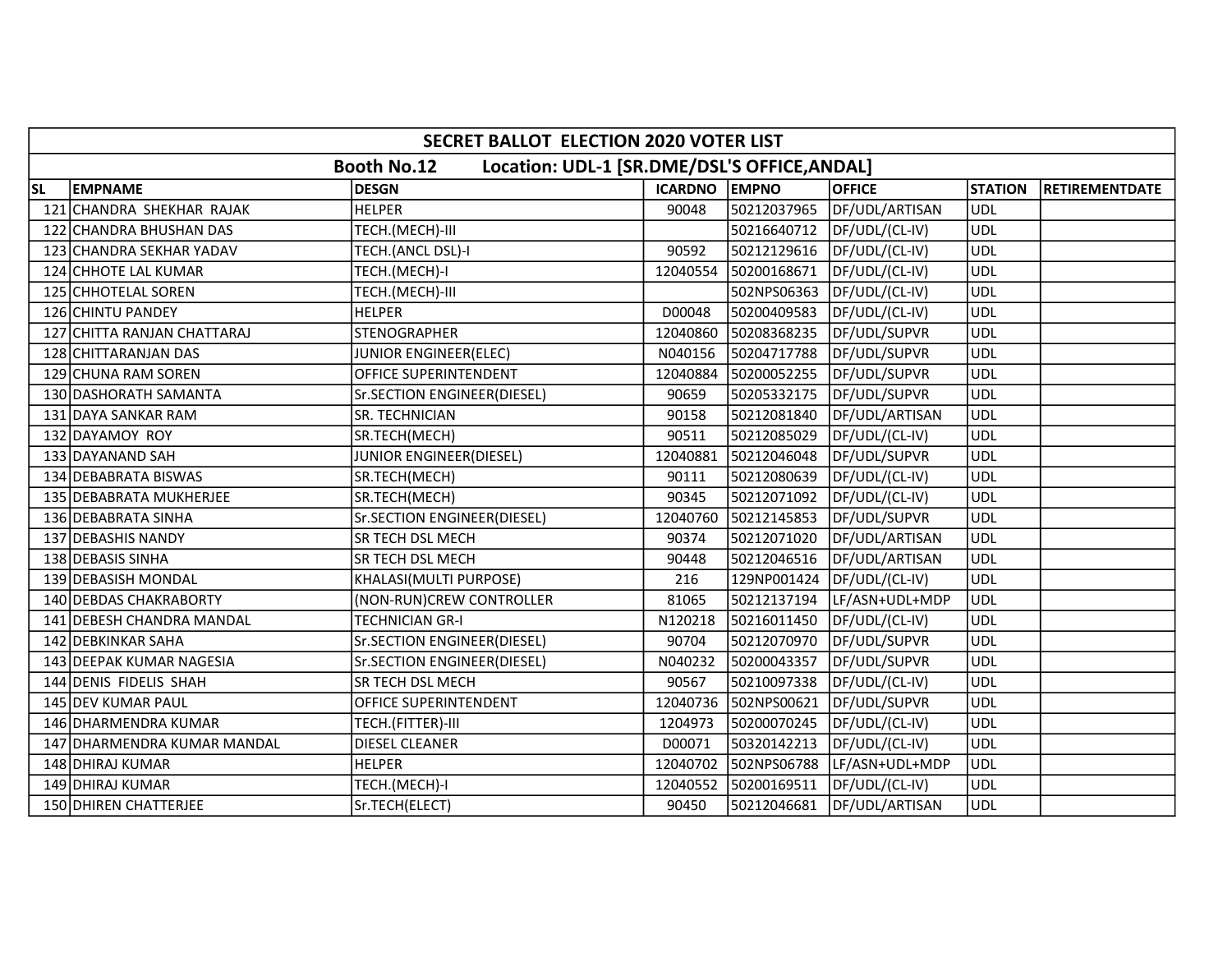|           | <b>SECRET BALLOT ELECTION 2020 VOTER LIST</b> |                                                                    |               |             |                |                |                       |  |  |
|-----------|-----------------------------------------------|--------------------------------------------------------------------|---------------|-------------|----------------|----------------|-----------------------|--|--|
|           |                                               | Location: UDL-1 [SR.DME/DSL'S OFFICE, ANDAL]<br><b>Booth No.12</b> |               |             |                |                |                       |  |  |
| <b>SL</b> | <b>EMPNAME</b>                                | <b>DESGN</b>                                                       | ICARDNO EMPNO |             | <b>OFFICE</b>  | <b>STATION</b> | <b>RETIREMENTDATE</b> |  |  |
|           | 151 DIGANTA BHATTACHARJEE                     | Sr.SECTION ENGINEER(DIESEL)                                        | 90664         | 50212070890 | DF/UDL/SUPVR   | UDL            |                       |  |  |
|           | 152 DILIP KUMAR BANERJEE                      | TECH.(FITTER)-I                                                    | 90320         | 50212092216 | DF/UDL/(CL-IV) | <b>UDL</b>     |                       |  |  |
|           | 153 DILIP KUMAR GHOSH                         | TECH.(FITTER)-III                                                  | 12040424      | 50200112422 | DF/UDL/(CL-IV) | <b>UDL</b>     |                       |  |  |
|           | 154 DILIP KUMAR MITRA                         | SR TECH DSL MECH                                                   | 90297         | 50210090757 | DF/UDL/ARTISAN | <b>UDL</b>     |                       |  |  |
|           | 155 DILIP SINGH                               | TECHNICIAN III                                                     | 90765         | 50212074240 | DF/UDL/(CL-IV) | <b>UDL</b>     |                       |  |  |
|           | 156 DILKHUSH KUMAR                            | <b>DIESEL CLEANER</b>                                              |               | 50881302383 | DF/UDL/(CL-IV) | <b>UDL</b>     |                       |  |  |
|           | 157 DINABANDHU MAJI                           | SR.TECH(MECH)                                                      | 90067         | 50212038799 | DF/UDL/ARTISAN | <b>UDL</b>     |                       |  |  |
|           | 158 DINABANDHU ROY                            | <b>HELPER</b>                                                      | 12040581      | 50200183568 | DF/UDL/(CL-IV) | UDL            |                       |  |  |
|           | 159 DINESH CHANDRA HALDER                     | Ch. OFFICE SUPERINTENDENT                                          | N120231       | 50212055890 | DF/UDL/SUPVR   | <b>UDL</b>     |                       |  |  |
|           | 160 DINESH KUMAR YADAV                        | <b>HELPER</b>                                                      | N040235       | 50200133619 | DF/UDL/(CL-IV) | <b>UDL</b>     |                       |  |  |
|           | 161 DINESH MANDAL                             | TECH.(MECH)-II                                                     | 12040430      | 50200168270 | DF/UDL/(CL-IV) | <b>UDL</b>     |                       |  |  |
|           | 162 DINESH PRASAD VERMA                       | TECH.(FITTER)-III                                                  | 90736         | 50212089734 | DF/UDL/(CL-IV) | <b>UDL</b>     |                       |  |  |
|           | 163 DINOBANDHU SAMUI                          | Ch. OFFICE SUPERINTENDENT                                          | N120334       | 50212056273 | DF/UDL/SUPVR   | <b>UDL</b>     |                       |  |  |
|           | 164 DIPAK KUMAR ROY                           | SR.TECH(MECH)                                                      | 90321         | 50212046577 | DF/UDL/ARTISAN | <b>UDL</b>     |                       |  |  |
|           | 165 DIPAK KR PANDEY                           | TECH.(ELEC)-III                                                    | 12040408      | 50200149883 | DF/UDL/(CL-IV) | UDL            |                       |  |  |
|           | 166 DIPAK KUMAR NONIA                         | <b>KHALASI HELPER</b>                                              |               | 18329801602 | DF/UDL/(CL-IV) | <b>UDL</b>     |                       |  |  |
|           | 167 DIPANKAR PRAMANIK                         | Sr.SECTION ENGINEER(DIESEL)                                        | 90661         | 50212078542 | DF/UDL/SUPVR   | <b>UDL</b>     |                       |  |  |
|           | 168 DIPTENDU CHATTERJEE                       | LABORATORY ASSISTANT(MEDICAL)                                      | 90473         | 50212088626 | DF/UDL/(CL-IV) | <b>UDL</b>     |                       |  |  |
|           | 169 DUKHU KISKU                               | TECH.(MECH)-II                                                     | 12040752      | 502NPS06970 | DF/UDL/(CL-IV) | <b>UDL</b>     |                       |  |  |
|           | 170 DURGA KUMARI                              | TRAINEE                                                            |               | 3429802060  | DF/UDL/(CL-IV) | <b>UDL</b>     |                       |  |  |
|           | 171 EKRAMUL HAQUE                             | SR TECH ELF                                                        | 90263         | 50212068214 | DF/UDL/ARTISAN | <b>UDL</b>     |                       |  |  |
|           | 172 GANESH CHANDRA SARKAR                     | SR.TECH.(ELEC)                                                     | 90273         | 50212046097 | DF/UDL/ARTISAN | UDL            |                       |  |  |
|           | 173 GANESH DEY                                | Sr.SECTION ENGINEER(DIESEL)                                        | 12040439      | 50290100050 | DF/UDL/SUPVR   | <b>UDL</b>     |                       |  |  |
|           | 174 GANESH MUKHERJEE                          | LABORATORY ASSISTANT                                               | 90534         | 50204618270 | DF/UDL/(CL-IV) | UDL            |                       |  |  |
|           | 175 GAUTAM KUMAR                              | <b>HELPER</b>                                                      |               | 333J1401325 | DF/UDL/(CL-IV) | <b>UDL</b>     |                       |  |  |
|           | 176 GOBINDA SINGH                             | Sr.SECTION ENGINEER(DIESEL)                                        | 12040761      | 50290040818 | DF/UDL/SUPVR   | <b>UDL</b>     |                       |  |  |
|           | 177 GONESH MONDAL                             | TECH.(FITTER)-I                                                    | 90174         | 50212068329 | DF/UDL/(CL-IV) | <b>UDL</b>     |                       |  |  |
|           | 178 GOPAL PRASAD                              | TECH.(MECH)-I                                                      | 90476         | 50212047430 | DF/UDL/(CL-IV) | <b>UDL</b>     |                       |  |  |
|           | 179 GOUTAM CHATTOPADHYAY                      | SR TECH ELF                                                        | 90145         | 50212071213 | DF/UDL/ARTISAN | <b>UDL</b>     |                       |  |  |
|           | 180 GOUTAM DAS                                | TECH.(MECH)-I                                                      | N120119       | 50200057824 | DF/UDL/(CL-IV) | <b>UDL</b>     |                       |  |  |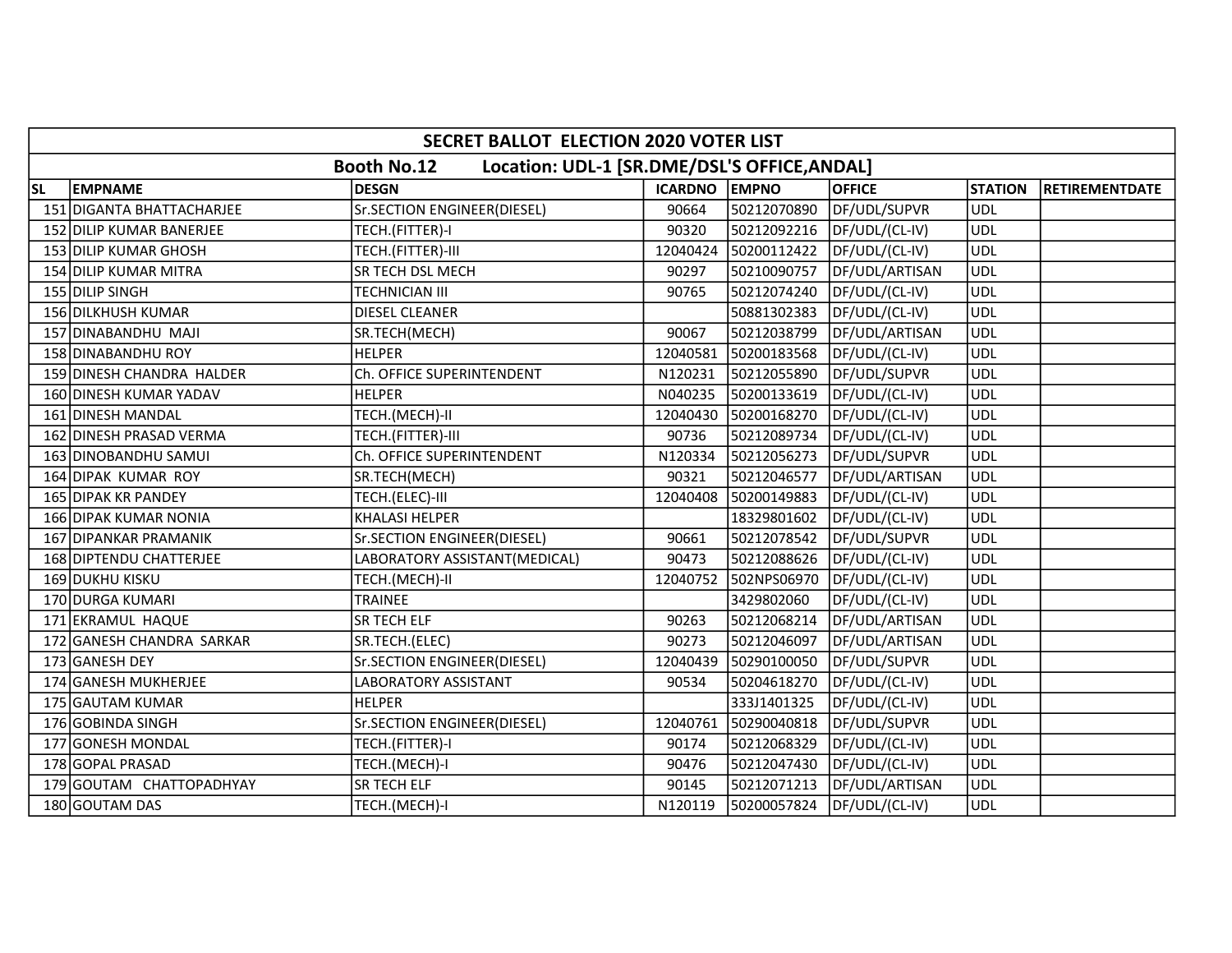|           | SECRET BALLOT ELECTION 2020 VOTER LIST                             |                                 |               |             |                |                |                       |  |  |  |  |
|-----------|--------------------------------------------------------------------|---------------------------------|---------------|-------------|----------------|----------------|-----------------------|--|--|--|--|
|           | Location: UDL-1 [SR.DME/DSL'S OFFICE, ANDAL]<br><b>Booth No.12</b> |                                 |               |             |                |                |                       |  |  |  |  |
| <b>SL</b> | <b>EMPNAME</b>                                                     | <b>DESGN</b>                    | ICARDNO EMPNO |             | <b>OFFICE</b>  | <b>STATION</b> | <b>RETIREMENTDATE</b> |  |  |  |  |
|           | 181 GOUTAM KUMAR                                                   | TRAINEE                         |               | 3429802058  | DF/UDL/(CL-IV) | UDL            |                       |  |  |  |  |
|           | 182 GULSHAN KUMAR                                                  | TECH.(MECH)-III                 | 12040457      | 50200140430 | DF/UDL/(CL-IV) | <b>UDL</b>     |                       |  |  |  |  |
|           | 183 GURUDAS MUKHOPADHYAY                                           | Sr.TECH(ELECT)                  | 90267         | 50212043904 | DF/UDL/ARTISAN | <b>UDL</b>     |                       |  |  |  |  |
|           | 184 GURUPADA HEMBRAM                                               | <b>HELPER</b>                   |               | 3429801192  | LF/ASN+UDL+MDP | <b>UDL</b>     |                       |  |  |  |  |
|           | 185 HARADHAN CHANDRA ROY                                           | SR.TECH(MECH)                   | 90099         | 50212046589 | DF/UDL/ARTISAN | <b>UDL</b>     |                       |  |  |  |  |
|           | 186 HARIHAR SINGH HONHAGA                                          | TECHNICIAN III                  | N120248       | 50200097846 | DF/UDL/(CL-IV) | <b>UDL</b>     |                       |  |  |  |  |
|           | 187 HIMANSHU MANDAL                                                | TECH.(ANCL DSL)-I               | 90523         | 50212122129 | DF/UDL/(CL-IV) | <b>UDL</b>     |                       |  |  |  |  |
|           | 188 HIRA LAL MONDAL                                                | SR TECH DSL MECH                | 90918         | 50212046541 | DF/UDL/ARTISAN | UDL            |                       |  |  |  |  |
|           | 189 HIRA LAL MUKHERJEE                                             | TECHNICIAN III                  | 90918         | 50212093531 | DF/UDL/(CL-IV) | <b>UDL</b>     |                       |  |  |  |  |
|           | 190 HIRA LAL YADAV                                                 | Sr.TECH(ELECT)                  | 90300         | 50212043928 | DF/UDL/ARTISAN | <b>UDL</b>     |                       |  |  |  |  |
|           | 191 IGNATIUS DANG                                                  | SR.TECH(MECH)                   | 400           | 50212093403 | DF/UDL/(CL-IV) | <b>UDL</b>     |                       |  |  |  |  |
|           | 192 INDRA MONDAL                                                   | SR TECH DSL MECH                | 90578         | 50212038738 | DF/UDL/(CL-IV) | <b>UDL</b>     |                       |  |  |  |  |
|           | 193 INDRANIL GHOSH                                                 | TECHNICIAN GR-I                 | 1204982       | 50200045615 | DF/UDL/(CL-IV) | <b>UDL</b>     |                       |  |  |  |  |
|           | 194 INTKHAB AHMAD KHAN                                             | SR.TECH(MECH)                   | 90556         | 50212046334 | DF/UDL/(CL-IV) | <b>UDL</b>     |                       |  |  |  |  |
|           | 195 ISHWAR CHANDRA HEMBRAM                                         | CHEMICAL n METALLURGICAL SUPDT. | N040128       | 50212142773 | DF/UDL/SUPVR   | <b>UDL</b>     |                       |  |  |  |  |
|           | 196 JAGANNATH GHANTY                                               | TECH.(MECH)-I                   | N040246       | 50200120662 | DF/UDL/(CL-IV) | <b>UDL</b>     |                       |  |  |  |  |
|           | 197 JAGANNATH ROY                                                  | SR.TECH(MECH)                   | 90397         | 50209280017 | DF/UDL/ARTISAN | UDL            |                       |  |  |  |  |
|           | 198 JAHARU MANDAL                                                  | Sr.TECH(ELECT)                  | 90290         | 50212051585 | DF/UDL/ARTISAN | <b>UDL</b>     |                       |  |  |  |  |
|           | 199 JAI LAL JAISWAL                                                | Sr.SECTION ENGINEER(DIESEL)     | 1204977       | 50212046670 | DF/UDL/SUPVR   | <b>UDL</b>     |                       |  |  |  |  |
|           | 200 JAINANDAN SHARMA                                               | SR TECH ELF                     | 90278         | 50212070865 | DF/UDL/ARTISAN | <b>UDL</b>     |                       |  |  |  |  |
|           | 201 JAWAID IQBAL                                                   | TECH.(MECH)-II                  | N040154       | 50200123201 | DF/UDL/(CL-IV) | <b>UDL</b>     |                       |  |  |  |  |
|           | 202 JIBAN KUMAR RAY                                                | TECH.(FITTER)-III               |               | 50200070257 | DF/UDL/(CL-IV) | <b>UDL</b>     |                       |  |  |  |  |
|           | 203 JITENDRA KUMAR                                                 | TECH.(MECH)-I                   | 12040747      | 502P1989898 | DF/UDL/(CL-IV) | <b>UDL</b>     |                       |  |  |  |  |
|           | 204 JITENDRA KUMAR                                                 | <b>KHALASI HELPER</b>           |               | 3429802150  | DF/UDL/(CL-IV) | UDL            |                       |  |  |  |  |
|           | 205 JITENDRA KUMAR GUPTA                                           | TECH.(MECH)-I                   | 1205012       | 50200168634 | DF/UDL/(CL-IV) | <b>UDL</b>     |                       |  |  |  |  |
|           | 206 JITENDRA KUMAR MANDAL                                          | TECH.(MECH)-III                 | 12040415      | 50221002836 | DF/UDL/(CL-IV) | <b>UDL</b>     |                       |  |  |  |  |
|           | 207 JITENDRA KUMAR ROY                                             | TECH.(MECH)-I                   | 90573         | 50212088596 | DF/UDL/(CL-IV) | <b>UDL</b>     |                       |  |  |  |  |
|           | 208 JOY KUCHLYAN                                                   | Chief LOCO.INSPECTOR.           | 12040471      | 50212145634 | DF/UDL/SUPVR   | <b>UDL</b>     |                       |  |  |  |  |
|           | 209 KAILASH BHARATI                                                | SR TECH DSL MECH                | 90063         | 50212058907 | DF/UDL/(CL-IV) | <b>UDL</b>     |                       |  |  |  |  |
|           | 210 KAKALI SHOW                                                    | TECH.(LOCO)-II                  | 1249          | 50200404401 | LF/ASN+UDL+MDP | <b>UDL</b>     |                       |  |  |  |  |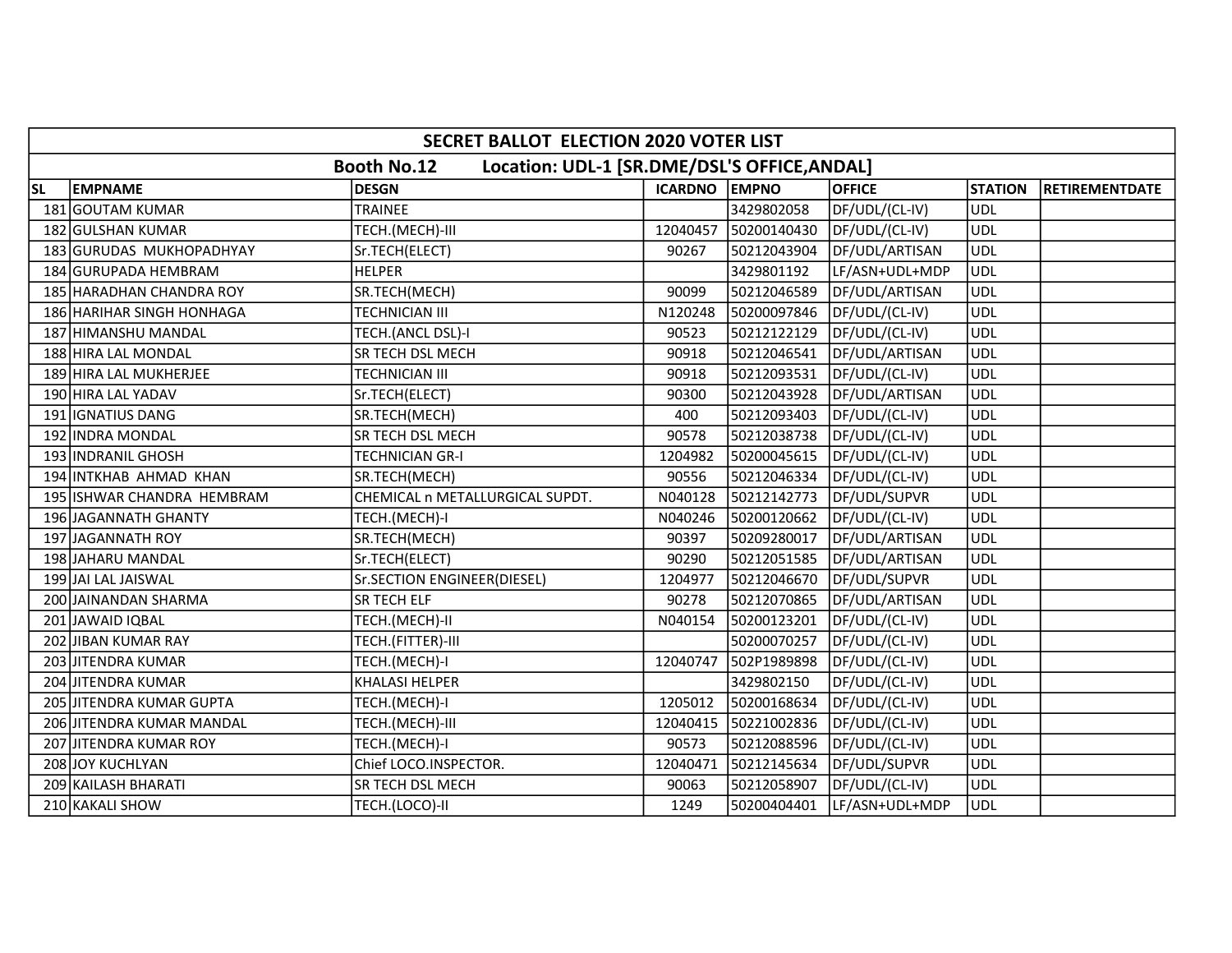|           | SECRET BALLOT ELECTION 2020 VOTER LIST                             |                                 |               |             |                |                |                       |  |  |  |
|-----------|--------------------------------------------------------------------|---------------------------------|---------------|-------------|----------------|----------------|-----------------------|--|--|--|
|           | Location: UDL-1 [SR.DME/DSL'S OFFICE, ANDAL]<br><b>Booth No.12</b> |                                 |               |             |                |                |                       |  |  |  |
| <b>SL</b> | <b>EMPNAME</b>                                                     | <b>DESGN</b>                    | ICARDNO EMPNO |             | <b>OFFICE</b>  | <b>STATION</b> | <b>RETIREMENTDATE</b> |  |  |  |
|           | 211 KALIPADA DAS                                                   | TECH.(FITTER)-I                 | 90752         | 50212086903 | DF/UDL/(CL-IV) | UDL            |                       |  |  |  |
|           | 212 KAMAL PRASAD                                                   | SR TECH DSL MECH                | 12040960      | 50212046061 | DF/UDL/ARTISAN | <b>UDL</b>     |                       |  |  |  |
|           | 213 KAMDEO YADAV                                                   | TECH.(MECH)-III                 | 12040223      | 50200127231 | DF/UDL/(CL-IV) | <b>UDL</b>     |                       |  |  |  |
|           | 214 KANCHAN KUMAR SEN                                              | SR.TECH.(ELEC)                  | 90128         | 50212033870 | DF/UDL/ARTISAN | <b>UDL</b>     |                       |  |  |  |
|           | 215 KARTICK DAS                                                    | <b>HELPER</b>                   | D00012        | 3429801531  | DF/UDL/(CL-IV) | <b>UDL</b>     |                       |  |  |  |
|           | 216 KARTICK ORANG                                                  | HELPER MECHANICAL               |               | 3429802061  | DF/UDL/(CL-IV) | <b>UDL</b>     |                       |  |  |  |
|           | 217 KEDAR RAWAT                                                    | Sr.TECH(FITTER)                 | 90248         | 50212046796 | DF/UDL/ARTISAN | <b>UDL</b>     |                       |  |  |  |
|           | 218 KINGSHUK MONDAL                                                | TECH.(MECH)-I                   | N120241       | 50206000617 | DF/UDL/(CL-IV) | UDL            |                       |  |  |  |
|           | 219 KIRITI KISHOR DUTTA                                            | SR TECH DSL MECH                | 904           | 50209266896 | DF/UDL/ARTISAN | <b>UDL</b>     |                       |  |  |  |
|           | 220 KISHAN RAJAK                                                   | TECHNICIAN GR-II                | 90559         | 50212129653 | DF/UDL/(CL-IV) | <b>UDL</b>     |                       |  |  |  |
|           | 221 KISHOR PRASAD                                                  | SR.TECH(MECH)                   | 90072         | 50212080550 | DF/UDL/(CL-IV) | <b>UDL</b>     |                       |  |  |  |
|           | 222 KISHORE KUMAR MAJUMDAR                                         | TECH.(MECH)-III                 | N040122       | 50200123247 | DF/UDL/(CL-IV) | <b>UDL</b>     |                       |  |  |  |
|           | 223 KOUSHIK KUMAR PRASAD                                           | TRAINEE SKILLED                 |               | 3429801153  | DF/UDL/(CL-IV) | <b>UDL</b>     |                       |  |  |  |
|           | 224 KOUSIK MUKHERJEE                                               | TECH.(MECH)-III                 |               | 50200117560 | DF/UDL/(CL-IV) | <b>UDL</b>     |                       |  |  |  |
|           | 225 KRISHAN KUMAR                                                  | HELPER MECHANICAL               | 8378          | 50301190817 | DF/UDL/(CL-IV) | <b>UDL</b>     |                       |  |  |  |
|           | 226 KRISHNA CHANDRA GHOSH                                          | SR.TECH.(ELEC)                  | 90350         | 50212033832 | DF/UDL/ARTISAN | <b>UDL</b>     |                       |  |  |  |
|           | 227 KRISHNA KUMAR PASWAN                                           | TECH.(MECH)-II                  | 90733         | 50212046085 | DF/UDL/ARTISAN | UDL            |                       |  |  |  |
|           | 228 KRISHNA PADA SARDAR                                            | Ch. OFFICE SUPERINTENDENT       | 12040899      | 50212052085 | DF/UDL/SUPVR   | UDL            |                       |  |  |  |
|           | 229 KRISHNA RAJAK                                                  | TECHNICIAN GR-I                 | N040210       | 50200080093 | DF/UDL/(CL-IV) | <b>UDL</b>     |                       |  |  |  |
|           | 230 KUMAR GUNJAN                                                   | TECH.(MECH)-II                  | D00045        | 50200134119 | DF/UDL/(CL-IV) | <b>UDL</b>     |                       |  |  |  |
|           | 231 KUNAL KANTI BANDYOPADHYAY                                      | Sr.SECTION ENGINEER(DIESEL)     | 90639         | 50209378406 | DF/UDL/SUPVR   | <b>UDL</b>     |                       |  |  |  |
|           | 232 LAKHI NARAYAN ORAON                                            | SR. TECHNICIAN                  | 90244         | 50212038763 | DF/UDL/ARTISAN | <b>UDL</b>     |                       |  |  |  |
|           | 233 LAKHIRAM TUDU                                                  | TECH.(MECH)-II                  |               | 50200145014 | DF/UDL/(CL-IV) | <b>UDL</b>     |                       |  |  |  |
|           | 234 LAKSHMI GOPE                                                   | TECH.(MECH)-II                  | 90570         | 50212129604 | DF/UDL/(CL-IV) | UDL            |                       |  |  |  |
|           | 235 LAL BAHADUR                                                    | TECH.(MECH)-III                 | N040149       | 50200129203 | DF/UDL/(CL-IV) | <b>UDL</b>     |                       |  |  |  |
|           | 236 LAXMIKANTA BHUIYA                                              | Sr.SECTION ENGINEER(DIESEL)     |               | 50200133802 | DF/UDL/SUPVR   | UDL            |                       |  |  |  |
|           | 237 LOBIN MANDAL                                                   | SR TECH DSL MECH                | 90195         | 50209260730 | DF/UDL/ARTISAN | <b>UDL</b>     |                       |  |  |  |
|           | 238 LUSKU MURMU                                                    | TECH.(ANCL DSL)-I               | N040153       | 50200123006 | DF/UDL/(CL-IV) | <b>UDL</b>     |                       |  |  |  |
|           | 239 MADHU KUMAR SINGH                                              | Sr.TECH.(FTR-MILL WRIGHT)       | 90548         | 50212046360 | DF/UDL/(CL-IV) | <b>UDL</b>     |                       |  |  |  |
|           | 240 MAHADEB CHANDRA                                                | CHEMICAL n METALLURGICAL SUPDT. | 90692         | 50212093762 | DF/UDL/SUPVR   | <b>UDL</b>     |                       |  |  |  |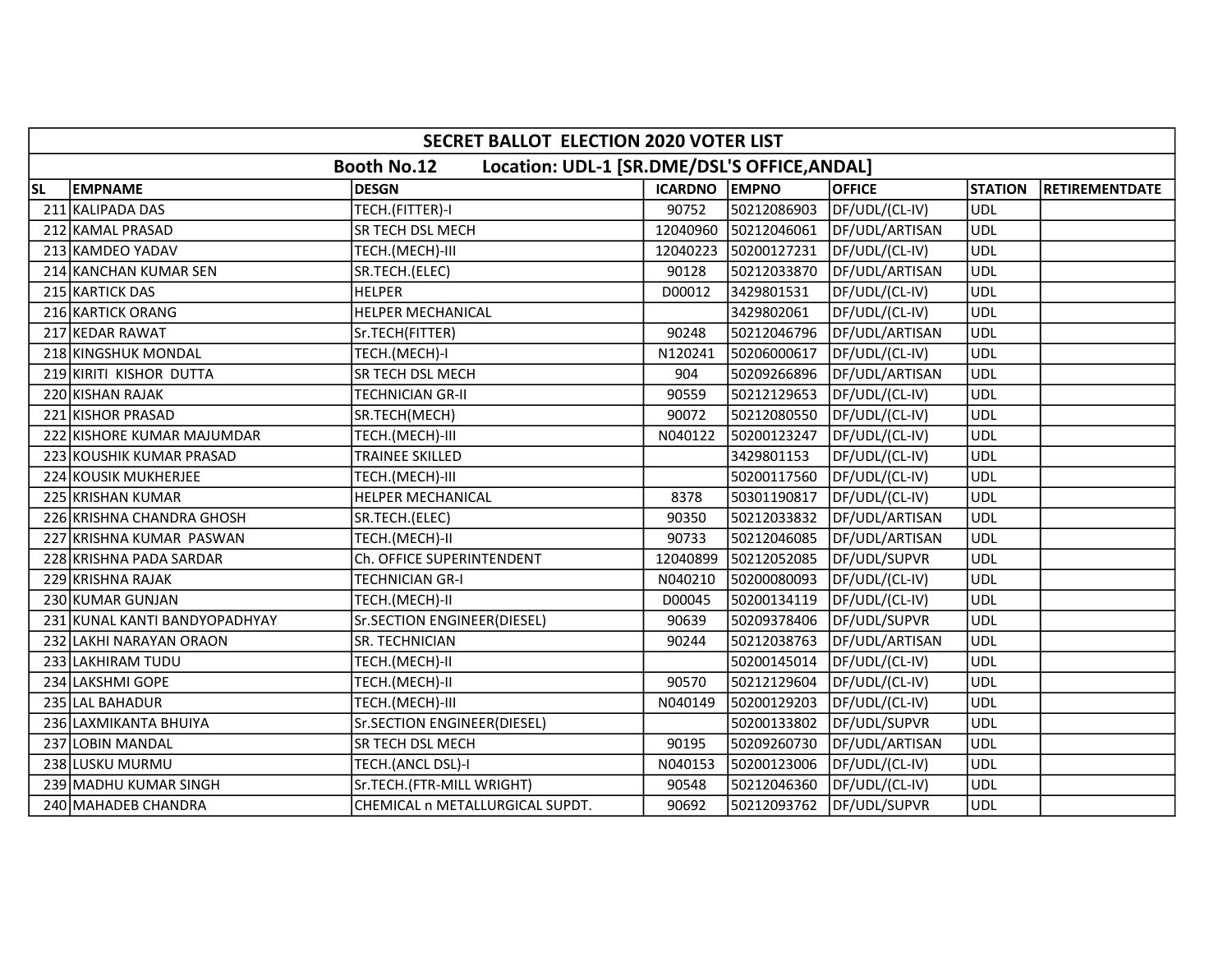|           | SECRET BALLOT ELECTION 2020 VOTER LIST                             |                                |               |             |                |                |                       |  |  |  |
|-----------|--------------------------------------------------------------------|--------------------------------|---------------|-------------|----------------|----------------|-----------------------|--|--|--|
|           | Location: UDL-1 [SR.DME/DSL'S OFFICE, ANDAL]<br><b>Booth No.12</b> |                                |               |             |                |                |                       |  |  |  |
| <b>SL</b> | <b>EMPNAME</b>                                                     | <b>DESGN</b>                   | ICARDNO EMPNO |             | <b>OFFICE</b>  | <b>STATION</b> | <b>RETIREMENTDATE</b> |  |  |  |
|           | 241 MAHATI MUNDA                                                   | TECH.(MECH)-III                | 12040431      | 50200149895 | DF/UDL/(CL-IV) | UDL            |                       |  |  |  |
|           | 242 MAHENDRA YADAV                                                 | <b>HELPER</b>                  |               | 3429801553  | DF/UDL/(CL-IV) | <b>UDL</b>     |                       |  |  |  |
|           | 243 MAHESH TANTI                                                   | TECH.(FITTER)-I                | 90761         | 50212122051 | DF/UDL/(CL-IV) | <b>UDL</b>     |                       |  |  |  |
|           | 244 MAHESHWAR MAHATO                                               | <b>HELPER</b>                  | D00003        | 3429801528  | DF/UDL/(CL-IV) | <b>UDL</b>     |                       |  |  |  |
|           | 245 MAHESWAR MONDAL                                                | TECH.(MECH)-I                  | 90141         | 50212046759 | DF/UDL/ARTISAN | <b>UDL</b>     |                       |  |  |  |
|           | 246 MALAY KUMAR MANDAL                                             | TECH.(MECH)-II                 | N040133       | 50200126238 | DF/UDL/(CL-IV) | <b>UDL</b>     |                       |  |  |  |
|           | 247 MAMONI BOURI                                                   | <b>PEON</b>                    | D00019        | 3429800631  | DF/UDL/(CL-IV) | <b>UDL</b>     |                       |  |  |  |
|           | 248 MANAS KR MODAK                                                 | <b>JUNIOR ENGINEER(DIESEL)</b> | 12040732      | 50204C00013 | DF/UDL/SUPVR   | UDL            |                       |  |  |  |
|           | 249 MANASH MUKHERJEE                                               | <b>JR CLERK</b>                | 90389         | 50212071079 | DF/UDL/SUPVR   | <b>UDL</b>     |                       |  |  |  |
|           | 250 MANI LAL SINGH                                                 | TECHNICIAN III                 | 90607         | 50212099284 | DF/UDL/(CL-IV) | UDL            |                       |  |  |  |
|           | 251 MANIK CHANDRA DAS                                              | SR. TECHNICIAN                 | 116           | 50209279416 | DF/UDL/ARTISAN | <b>UDL</b>     |                       |  |  |  |
|           | 252 MANIK ROY                                                      | TECH.(FITTER)-III              | 90482         | 50212001454 | DF/UDL/(CL-IV) | <b>UDL</b>     |                       |  |  |  |
|           | 253 MANIKANT KUMAR                                                 | TECH.(ANCL DSL)-I              | 12040566      | 50221300549 | DF/UDL/(CL-IV) | <b>UDL</b>     |                       |  |  |  |
|           | 254 MANISH KUMAR                                                   | TECH.(MECH)-I                  | N-120213      | 50200103470 | DF/UDL/(CL-IV) | <b>UDL</b>     |                       |  |  |  |
|           | 255 MANOHAR PRASAD                                                 | SR TECH DSL MECH               | 90346         | 50212046504 | DF/UDL/ARTISAN | <b>UDL</b>     |                       |  |  |  |
|           | 256 MANOJ KUMAR                                                    | TECH-III(ELECT)                | 12040403      | 50200150459 | DF/UDL/(CL-IV) | <b>UDL</b>     |                       |  |  |  |
|           | 257 MANOJ KUMAR                                                    | TECH.(FITTER)-I                | 90759         | 50212136270 | DF/UDL/ARTISAN | <b>UDL</b>     |                       |  |  |  |
|           | 258 MANOJ KUMAR MAHATO                                             | SR TECH DSL MECH               | 90421         | 50212046784 | DF/UDL/ARTISAN | <b>UDL</b>     |                       |  |  |  |
|           | 259 MANOJ KUMAR PRASAD                                             | SR.TECH(MECH)                  | 90380         | 50212093555 | DF/UDL/(CL-IV) | <b>UDL</b>     |                       |  |  |  |
|           | 260 MANOJ KUMAR RAM                                                | TECHNICIAN III                 | 12040455      | 50209006515 | DF/UDL/(CL-IV) | <b>UDL</b>     |                       |  |  |  |
|           | 261 MANOJ KUMAR SINGHA                                             | SR.TECH(MECH)                  | N120225       | 50200042778 | DF/UDL/(CL-IV) | <b>UDL</b>     |                       |  |  |  |
|           | 262 MANOJ KUMAR SRIVASTAVA                                         | <b>HELPER</b>                  |               | 333J1201192 | DF/UDL/(CL-IV) | <b>UDL</b>     |                       |  |  |  |
|           | 263 MAQSOOD ALAM                                                   | <b>HELPER</b>                  | D00047        | 3429801498  | DF/UDL/(CL-IV) | <b>UDL</b>     |                       |  |  |  |
|           | 264 MARIA SARITA TOPPO                                             | TECHNICIAN GR-III              | D00014        | 502NPS05761 | DF/UDL/(CL-IV) | UDL            |                       |  |  |  |
|           | 265 MD SHAFIQUE                                                    | SR TECH DSL MECH               | 90325         | 50212046530 | DF/UDL/ARTISAN | <b>UDL</b>     |                       |  |  |  |
|           | 266 MD AINUL HAQUE                                                 | Sr.TECHNICIAN (ANC. FITTER)    | 90248         | 50212033790 | DF/UDL/ARTISAN | <b>UDL</b>     |                       |  |  |  |
|           | 267 MD IQBAL ANSARI                                                | TECH.(LOCO)-I                  | N120012       | 50200032748 | LF/ASN+UDL+MDP | <b>UDL</b>     |                       |  |  |  |
|           | 268 MD JAHANGIR                                                    | SR.TECH(MECH)                  | 90549         | 50212049621 | DF/UDL/(CL-IV) | <b>UDL</b>     |                       |  |  |  |
|           | 269 MD MAZLUM ANSARY                                               | SR.TECH(MECH)                  | 90605         | 50209279660 | DF/UDL/(CL-IV) | <b>UDL</b>     |                       |  |  |  |
|           | 270 MD MOHATMIM RAZA                                               | TECH.(MECH)-II                 | N040043       | 50200107165 | LF/ASN+UDL+MDP | <b>UDL</b>     |                       |  |  |  |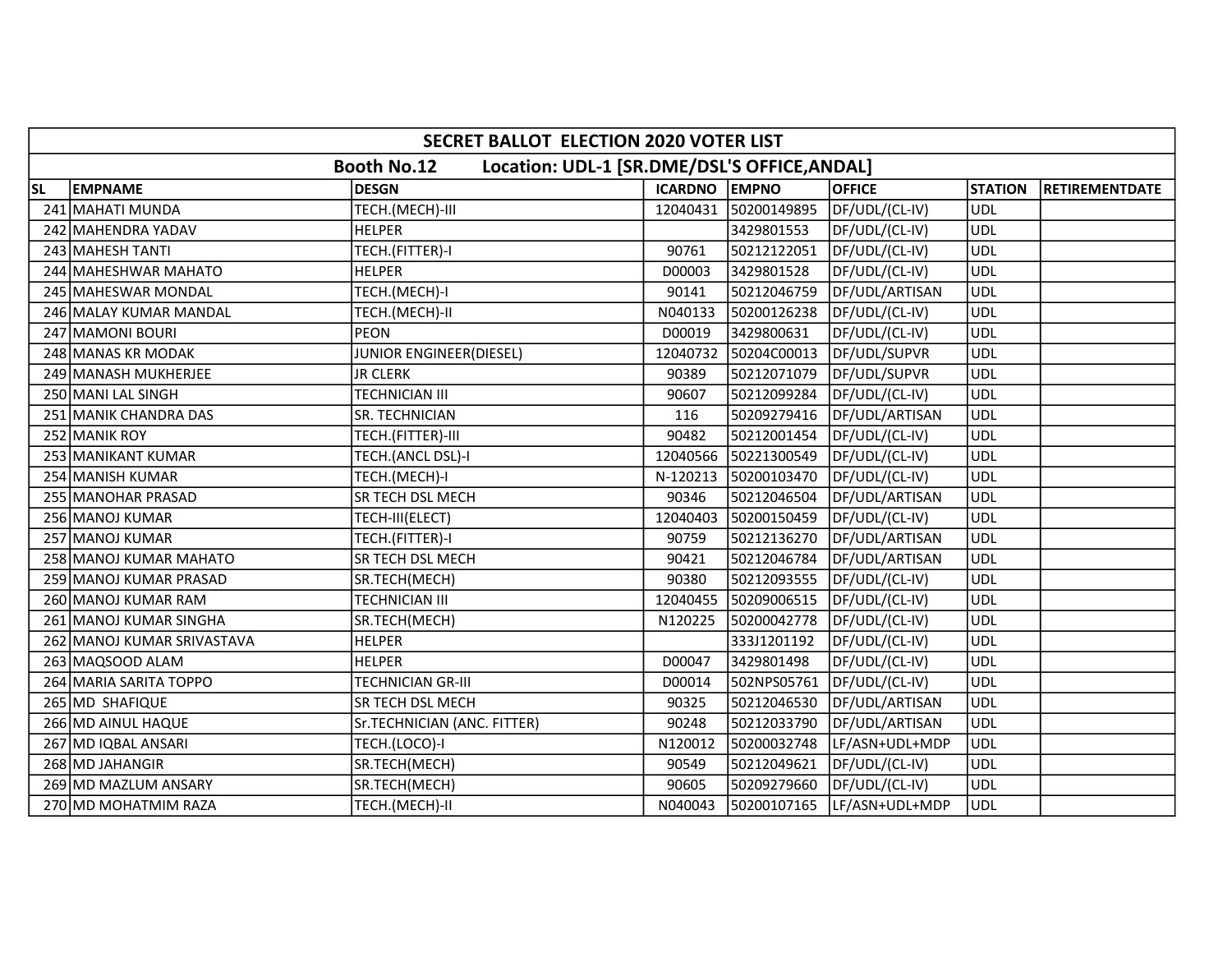|           | SECRET BALLOT ELECTION 2020 VOTER LIST                             |                                 |               |             |                |                |                       |  |  |  |
|-----------|--------------------------------------------------------------------|---------------------------------|---------------|-------------|----------------|----------------|-----------------------|--|--|--|
|           | Location: UDL-1 [SR.DME/DSL'S OFFICE, ANDAL]<br><b>Booth No.12</b> |                                 |               |             |                |                |                       |  |  |  |
| <b>SL</b> | <b>EMPNAME</b>                                                     | <b>DESGN</b>                    | ICARDNO EMPNO |             | <b>OFFICE</b>  | <b>STATION</b> | <b>RETIREMENTDATE</b> |  |  |  |
|           | 271 MD QAYUM ANSARI                                                | Sr.TECHNICIAN (ANC. FITTER)     | 90189         | 50212059020 | DF/UDL/ARTISAN | UDL            |                       |  |  |  |
|           | 272 MD SAZID ANSARI                                                | TECH.(MECH)-III                 | N040062       | 50200127530 | LF/ASN+UDL+MDP | <b>UDL</b>     |                       |  |  |  |
|           | 273 MD SHAKIL IQUBAL                                               | OFFICE SUPERINTENDENT           | 90655         | 50210097454 | DF/UDL/SUPVR   | <b>UDL</b>     |                       |  |  |  |
|           | 274 MD SHAMIM AKHTER                                               | TECH.(FITTER)-I                 | 90502         | 50212122075 | DF/UDL/(CL-IV) | <b>UDL</b>     |                       |  |  |  |
|           | 275 MD SHAMIM AHMAD                                                | TECHNICIAN III                  | 90608         | 50212099259 | DF/UDL/(CL-IV) | <b>UDL</b>     |                       |  |  |  |
|           | 276 MD. AKABAR HUSSAIN                                             | CHEMICAL n METALLURGICAL SUPDT. | 1205007       | 50200998412 | DF/UDL/SUPVR   | <b>UDL</b>     |                       |  |  |  |
|           | 277 MD.SOHAIL                                                      | <b>KHALASI HELPER</b>           |               | 18329801710 | DF/UDL/(CL-IV) | <b>UDL</b>     |                       |  |  |  |
|           | 278 MEWALAL YASWAR                                                 | SR. TECHNICIAN                  | 90595         | 50212080664 | DF/UDL/(CL-IV) | <b>UDL</b>     |                       |  |  |  |
|           | 279 MIR RABIUL ISLAM                                               | <b>HELPER</b>                   | 12040592      | 50200183570 | DF/UDL/(CL-IV) | <b>UDL</b>     |                       |  |  |  |
|           | 280 MITHUN KISKU                                                   | <b>KHALASI HELPER</b>           |               | 3429802139  | LF/ASN+UDL+MDP | <b>UDL</b>     |                       |  |  |  |
|           | 281 MITHUN SAIN                                                    | TECHNICIAN III                  |               | 3429800137  | DF/UDL/(CL-IV) | <b>UDL</b>     |                       |  |  |  |
|           | 282 MOHAN PASWAN                                                   | Sr.TECH(ELECT)                  | 90093         | 50209352041 | DF/UDL/ARTISAN | <b>UDL</b>     |                       |  |  |  |
|           | 283 MOHAN YADAV                                                    | TECH.(MECH)-I                   | 90555         | 50212095539 | DF/UDL/(CL-IV) | <b>UDL</b>     |                       |  |  |  |
|           | 284 MONES CHANDRA MONDAL                                           | Sr.TECHNICIAN (ANC. FITTER)     | 90245         | 50212071018 | DF/UDL/ARTISAN | <b>UDL</b>     |                       |  |  |  |
|           | 285 MONSARAM MAJI                                                  | TECHNICIAN GR-III               | 12040704      | 50200172881 | LF/ASN+UDL+MDP | <b>UDL</b>     |                       |  |  |  |
|           | 286 MRINAL KANTI DATTA                                             | Sr.SECTION ENGINEER(LOCO)       | 80910         | 50212077768 | LF/ASN+UDL+MDP | <b>UDL</b>     |                       |  |  |  |
|           | 287 MRITYUNJOY BOSE                                                | TECH.(FITTER)-I                 | 90164         | 50212070853 | DF/UDL/(CL-IV) | UDL            |                       |  |  |  |
|           | 288 MRUTYUNJAY GIRI                                                | TECH.(MECH)-I                   | N120070       | 50200036225 | DF/UDL/(CL-IV) | <b>UDL</b>     |                       |  |  |  |
|           | 289 MUJIBAR RAHAMAN MONDAL                                         | SR.TECH(MECH)                   | 90525         | 50212039081 | DF/UDL/(CL-IV) | <b>UDL</b>     |                       |  |  |  |
|           | 290 MUKESH KUMAR                                                   | TECH.(FITTER)-III               | 12040564      | 50200168658 | DF/UDL/(CL-IV) | <b>UDL</b>     |                       |  |  |  |
|           | 291 MUKESH VISHWAKARMA                                             | TECH.(MECH)-III                 | 12040879      | 50200141770 | DF/UDL/(CL-IV) | <b>UDL</b>     |                       |  |  |  |
|           | 292 MUKUL CHANDRA GANDHI                                           | OFFICE SUPERINTENDENT           |               | 50200018960 | LF/ASN+UDL+MDP | <b>UDL</b>     |                       |  |  |  |
|           | 293 MUNESHWAR PRASAD SHARMA                                        | TECH.(MECH)-I                   | 12040555      | 50200170501 | DF/UDL/(CL-IV) | <b>UDL</b>     |                       |  |  |  |
|           | 294 MUNILAL SHARMA                                                 | OFFICE SUPERINTENDENT           | 90035         | 50211116328 | DF/UDL/ARTISAN | <b>UDL</b>     |                       |  |  |  |
|           | 295 MUNNA KUMAR                                                    | TECH.(MECH)-I                   | N040157       | 50200083525 | DF/UDL/(CL-IV) | <b>UDL</b>     |                       |  |  |  |
|           | 296 NABA GOPAL GHOSH                                               | Sr.SECTION ENGINEER(DIESEL)     | 90708         | 50210105037 | DF/UDL/SUPVR   | UDL            |                       |  |  |  |
|           | 297 NAGESWAR GOPE                                                  | TECH.(MECH)-I                   | 90500         | 50212049694 | DF/UDL/(CL-IV) | UDL            |                       |  |  |  |
|           | 298 NAGESWAR SHAW                                                  | SR TECH DSL MECH                | 90366         | 50212046772 | DF/UDL/ARTISAN | <b>UDL</b>     |                       |  |  |  |
|           | 299 NAKUL BOURI                                                    | Sr.SECTION ENGINEER(DIESEL)     | 12040448      | 50200631735 | DF/UDL/SUPVR   | <b>UDL</b>     |                       |  |  |  |
|           | 300 NANTO MALO                                                     | JUNIOR ENGINEER(ELEC)           | 1205020       | 27310402913 | DF/UDL/SUPVR   | <b>UDL</b>     |                       |  |  |  |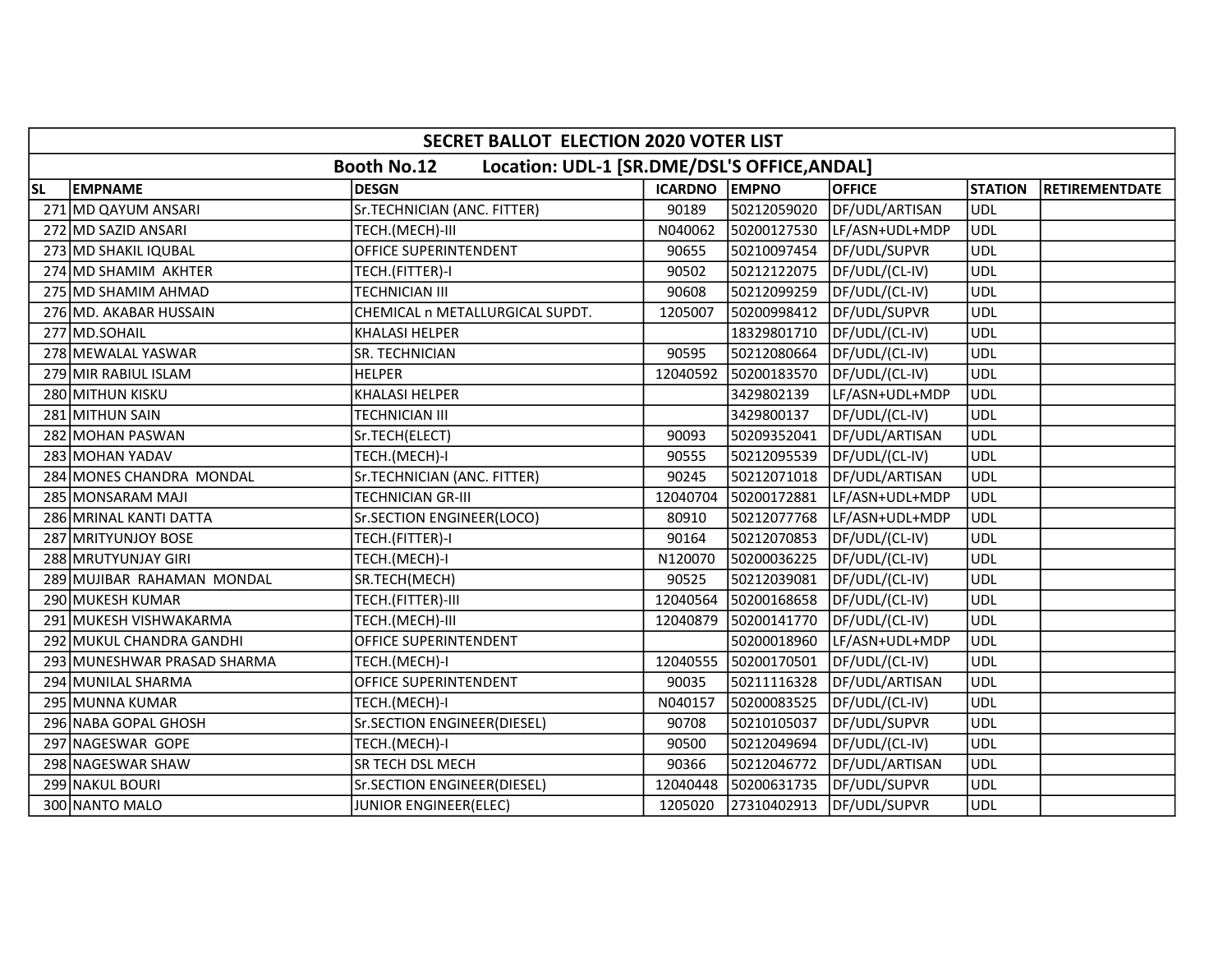|           | SECRET BALLOT ELECTION 2020 VOTER LIST                             |                                   |               |             |                |                |                       |  |  |  |
|-----------|--------------------------------------------------------------------|-----------------------------------|---------------|-------------|----------------|----------------|-----------------------|--|--|--|
|           | Location: UDL-1 [SR.DME/DSL'S OFFICE, ANDAL]<br><b>Booth No.12</b> |                                   |               |             |                |                |                       |  |  |  |
| <b>SL</b> | <b>EMPNAME</b>                                                     | <b>DESGN</b>                      | ICARDNO EMPNO |             | <b>OFFICE</b>  | <b>STATION</b> | <b>RETIREMENTDATE</b> |  |  |  |
|           | 301 NARAYAN CH. KISKU                                              | SR.TECH(MECH)                     | 90745         | 50212043886 | DF/UDL/ARTISAN | UDL            |                       |  |  |  |
| 302       | NARAYAN CHANDRA BOSE                                               | SR TECH DSL MECH                  | 90175         | 50212043916 | DF/UDL/ARTISAN | <b>UDL</b>     |                       |  |  |  |
|           | 303 NARAYAN GOPE                                                   | TECH.(MECH)-I                     | 90538         | 50209325505 | DF/UDL/(CL-IV) | UDL            |                       |  |  |  |
|           | 304 NARESH KUMAR                                                   | TECH.(MECH)-III                   | 12040734      | 50200141781 | DF/UDL/(CL-IV) | <b>UDL</b>     |                       |  |  |  |
|           | 305 NAZRUL ISLAM MONDAL                                            | Sr.TECH.(CRANE DRIVER)            | 90328         | 50212037175 | DF/UDL/ARTISAN | <b>UDL</b>     |                       |  |  |  |
|           | 306 NEERAJ KUMAR NIRALA                                            | <b>HELPER</b>                     |               | 333J1200312 | DF/UDL/(CL-IV) | <b>UDL</b>     |                       |  |  |  |
|           | 307 NEERAJ SINGH                                                   | TECH.(MECH)-I                     | 90760         | 50212142852 | DF/UDL/ARTISAN | UDL            |                       |  |  |  |
|           | 308 NIKESH KUMAR                                                   | TECH.(FITTER)-III                 |               | 50200117481 | DF/UDL/(CL-IV) | ludl           |                       |  |  |  |
|           | 309 NILOY KANTI LAYAK                                              | OFFICE SUPERINTENDENT             | N170065       | 50200021623 | LF/ASN+UDL+MDP | <b>UDL</b>     |                       |  |  |  |
|           | 310 NIRANJAN KUMAR                                                 | <b>HELPER</b>                     | 12040436      | 50200173034 | DF/UDL/(CL-IV) | UDL            |                       |  |  |  |
|           | 311 NIRANJAN PRASAD SAH                                            | KHALASI(MULTI PURPOSE)            | 90532         | 50212086927 | DF/UDL/(CL-IV) | <b>UDL</b>     |                       |  |  |  |
|           | 312 NIRMAL KARMAKAR                                                | TECH.(FITTER)-I                   | 90340         | 50212071195 | DF/UDL/(CL-IV) | UDL            |                       |  |  |  |
|           | 313 OM PRAKASH CHATTERJEE                                          | <b>HELPER</b>                     | N040151       | 50200133620 | DF/UDL/(CL-IV) | <b>UDL</b>     |                       |  |  |  |
|           | 314 OM PRAKASH SINKU                                               | Sr.SECTION ENGINEER(DIESEL)       | 12040893      | 502NPS05428 | DF/UDL/SUPVR   | <b>UDL</b>     |                       |  |  |  |
|           | 315 PABITRA KUMAR ROY                                              | TECH.(MECH)-I                     | 90437         | 50212071080 | DF/UDL/(CL-IV) | UDL            |                       |  |  |  |
|           | 316 PALLAVI JOSHI SINHA                                            | <b>TECHNICIAN GR-I</b>            | N040125       | 50200123018 | DF/UDL/(CL-IV) | <b>UDL</b>     |                       |  |  |  |
|           | 317 PANKAJ KUMAR                                                   | <b>MV CLEANER</b>                 | D-00073       | 50320132295 | DF/UDL/(CL-IV) | UDL)           |                       |  |  |  |
|           | 318 PANKAJ KUMAR                                                   | CH. DEPOT MATERIAL SUPERINTENDENT | 12040782      | 50200166728 | DF/UDL/ARTISAN | <b>UDL</b>     |                       |  |  |  |
|           | 319 PANKAJ KUMAR MAHATO                                            | <b>HELPER</b>                     | D00054        | 3429801499  | DF/UDL/(CL-IV) | <b>UDL</b>     |                       |  |  |  |
|           | 320 PANKAJ KUMAR SHARMA                                            | <b>HELPER</b>                     | 12040738      | 502NPS06984 | DF/UDL/(CL-IV) | <b>UDL</b>     |                       |  |  |  |
|           | 321 PAPPU KUMAR MAHATO                                             | <b>ASSISTANT LOCOSHED(DSL)</b>    |               | 18329801962 | DF/UDL/(CL-IV) | <b>UDL</b>     |                       |  |  |  |
|           | 322 PARGAN HANSDA                                                  | SR.TECH(MECH)                     | 90432         | 50212086940 | DF/UDL/(CL-IV) | <b>UDL</b>     |                       |  |  |  |
|           | 323 PARITOSH MONDAL                                                | SR TECH DSL MECH                  | 90513         | 50212038740 | DF/UDL/(CL-IV) | <b>UDL</b>     |                       |  |  |  |
|           | 324 PARMATMA KUMAR                                                 | <b>HELPER</b>                     |               | 3429801523  | DF/UDL/(CL-IV) | <b>UDL</b>     |                       |  |  |  |
|           | 325 PARTHA ACHARJEE                                                | Sr.TECH(ELECT)                    | 90252         | 50210093060 | DF/UDL/ARTISAN | <b>UDL</b>     |                       |  |  |  |
|           | 326 PARTHA SARATHI CHOWDHURY                                       | SR TECH ELF                       | 90086         | 50209280200 | DF/UDL/ARTISAN | UDL)           |                       |  |  |  |
|           | 327 PARTHA PALADHI                                                 | Sr.SECTION ENGINEER(DIESEL)       | 12040576      | 50200001133 | DF/UDL/SUPVR   | <b>UDL</b>     |                       |  |  |  |
|           | 328 PASCAL KHOYA                                                   | Sr.SECTION ENGINEER(DIESEL)       | 12040885      | 50212142803 | DF/UDL/SUPVR   | <b>UDL</b>     |                       |  |  |  |
|           | 329 PAWAN KUMAR                                                    | TECH.(MECH)-II                    | N040220       | 50200128442 | DF/UDL/(CL-IV) | <b>UDL</b>     |                       |  |  |  |
|           | 330 PINTU CHANDA                                                   | TECH.(FITTER)-III                 | 90562         | 50212142827 | DF/UDL/(CL-IV) | <b>UDL</b>     |                       |  |  |  |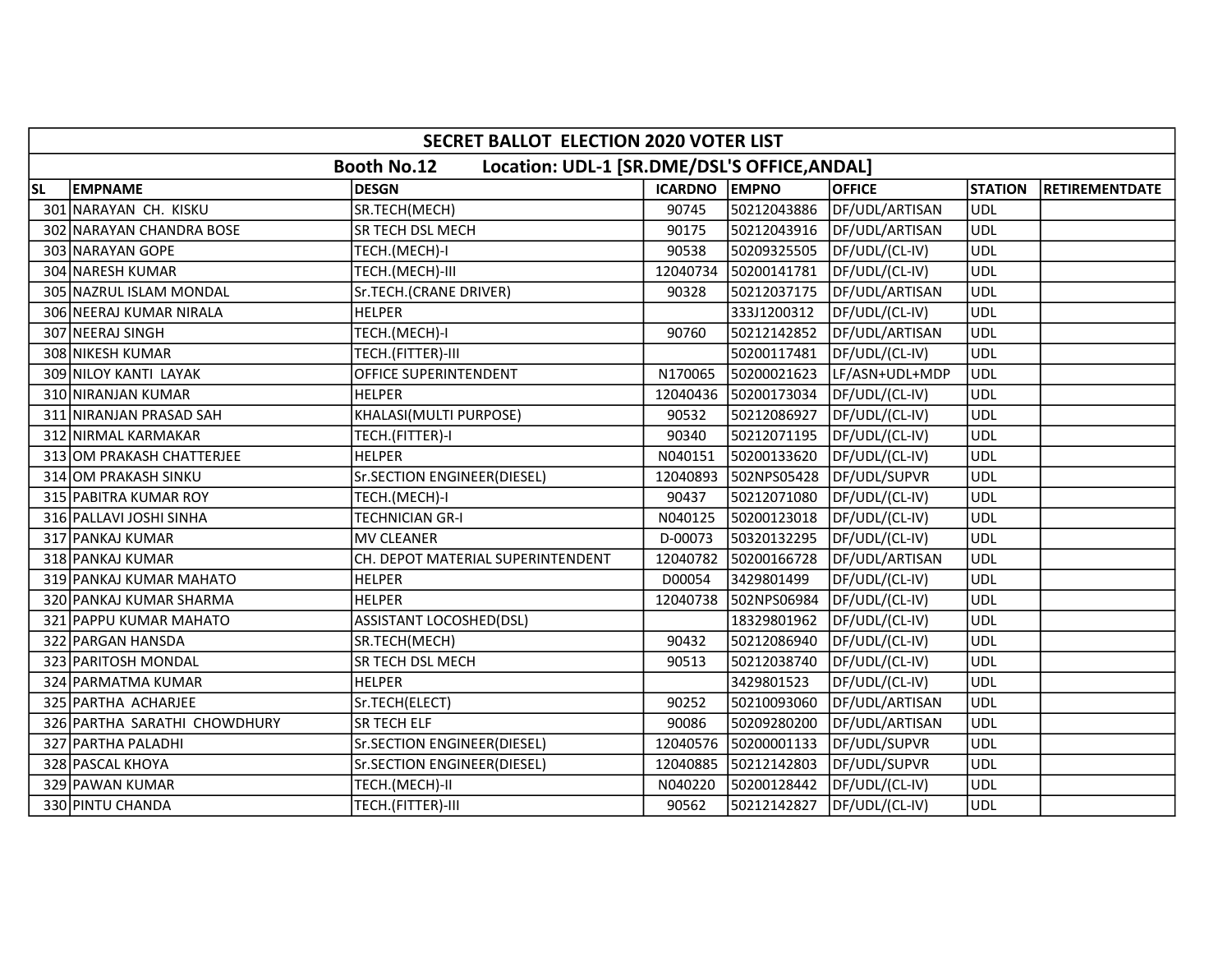|           | SECRET BALLOT ELECTION 2020 VOTER LIST                             |                             |               |             |                |                |                       |  |  |  |
|-----------|--------------------------------------------------------------------|-----------------------------|---------------|-------------|----------------|----------------|-----------------------|--|--|--|
|           | Location: UDL-1 [SR.DME/DSL'S OFFICE, ANDAL]<br><b>Booth No.12</b> |                             |               |             |                |                |                       |  |  |  |
| <b>SL</b> | <b>EMPNAME</b>                                                     | <b>DESGN</b>                | ICARDNO EMPNO |             | <b>OFFICE</b>  | <b>STATION</b> | <b>RETIREMENTDATE</b> |  |  |  |
|           | 331 PINTU KUMAR                                                    | JR. ENGINEER                | 12040811      | 502NPS05429 | DF/UDL/SUPVR   | UDL            |                       |  |  |  |
|           | 332 PINTU KUMAR                                                    | TECH-III(ELECT)             | 12040848      | 50200151427 | DF/UDL/(CL-IV) | <b>UDL</b>     |                       |  |  |  |
|           | 333 PIYASI DAS                                                     | <b>HELPER</b>               | 12040900      | 3429800615  | DF/UDL/(CL-IV) | UDL            |                       |  |  |  |
|           | 334 PIYUSHKUMAR PHULCHANDRA YADAV                                  | KHALASI(MULTI PURPOSE)      |               | 50829800158 | DF/UDL/(CL-IV) | <b>UDL</b>     |                       |  |  |  |
|           | 335 PRABHASH KUMAR                                                 | TECH.(MECH)-II              | 12040846      | 275N0002845 | DF/UDL/(CL-IV) | <b>UDL</b>     |                       |  |  |  |
|           | 336 PRABHU NATH MAHATO                                             | TECH.(MECH)-II              | 90530         | 50212129598 | DF/UDL/(CL-IV) | <b>UDL</b>     |                       |  |  |  |
|           | 337 PRABIR ADHIKARY                                                | TECH.(FITTER)-I             | 90150         | 50212088481 | DF/UDL/ARTISAN | <b>UDL</b>     |                       |  |  |  |
|           | 338 PRABIR BEPARI                                                  | TECH.(MECH)-I               | N120217       | 50200101576 | DF/UDL/(CL-IV) | <b>UDL</b>     |                       |  |  |  |
|           | 339 PRABIR KUMAR RAY                                               | Sr.SECTION ENGINEER(DIESEL) | 12040966      | 50204636764 | DF/UDL/SUPVR   | UDL            |                       |  |  |  |
|           | 340 PRABIR KUMAR ROY                                               | Ch. OFFICE SUPERINTENDENT   | 90709         | 50212032657 | DF/UDL/SUPVR   | <b>UDL</b>     |                       |  |  |  |
|           | 341 PRADEEP MALI                                                   | SR.TECH(MECH)               | 90293         | 50210108129 | DF/UDL/ARTISAN | <b>UDL</b>     |                       |  |  |  |
|           | 342 PRADIP CHOWDHURY                                               | Sr.TECH(TURNER)             | 90057         | 50212071006 | DF/UDL/ARTISAN | UDL            |                       |  |  |  |
|           | 343 PRADIP KUMAR MUKHERJEE                                         | SR.TECH(MECH)               | 90135         | 50212081115 | DF/UDL/(CL-IV) | <b>UDL</b>     |                       |  |  |  |
|           | 344 PRAHLAD SINGH                                                  | Sr.SECTION ENGINEER(DIESEL) | 90717         | 50204799823 | DF/UDL/SUPVR   | <b>UDL</b>     |                       |  |  |  |
|           | 345 PRAKASH KR SINGH                                               | <b>JR CLERK</b>             | 90041         | 50211129311 | DF/UDL/ARTISAN | UDL            |                       |  |  |  |
|           | 346 PRAKASH KUMAR                                                  | TECH-I(ELECT)               | 90771         | 50212129628 | DF/UDL/(CL-IV) | <b>UDL</b>     |                       |  |  |  |
|           | 347 PRAKASH KUMAR RAJAK                                            | TECH.(FITTER)-III           | 12040743      | 50200117470 | DF/UDL/(CL-IV) | <b>UDL</b>     |                       |  |  |  |
|           | 348 PRANOTOSH DEY                                                  | Sr.TECH(ELECT)              | 90104         | 50212051597 | DF/UDL/ARTISAN | <b>UDL</b>     |                       |  |  |  |
|           | 349 PRANOY BISWAS                                                  | TECH.(MECH)-II              | 1205015       | 50211159352 | DF/UDL/(CL-IV) | <b>UDL</b>     |                       |  |  |  |
|           | 350 PRASANTA KR. SAHA                                              | SR.TECH(MECH)               | 90604         | 50212013183 | DF/UDL/(CL-IV) | <b>UDL</b>     |                       |  |  |  |
|           | 351 PRASANTA KUMAR MAJI                                            | Sr.TECH(ELECT)              | 90404         | 50209325657 | DF/UDL/ARTISAN | <b>UDL</b>     |                       |  |  |  |
|           | 352 PRATIBHA DEVI                                                  | <b>HELPER</b>               | 90049         | 50211120320 | DF/UDL/ARTISAN | <b>UDL</b>     |                       |  |  |  |
|           | 353 PRAVAT KR. SARDAR                                              | <b>HELPER</b>               | 90039         | 50211107406 | DF/UDL/ARTISAN | <b>UDL</b>     |                       |  |  |  |
|           | 354 PRAVEEN KUMAR                                                  | JUNIOR ENGINEER(DIESEL)     | 36638         | 15890102149 | DF/UDL/SUPVR   | <b>UDL</b>     |                       |  |  |  |
|           | 355 PRAVIN KUMAR SINGH                                             | TECH.(MECH)-I               | 90767         | 50212122099 | DF/UDL/(CL-IV) | <b>UDL</b>     |                       |  |  |  |
|           | 356 PREM CHAND KUMAR                                               | (NON-RUN)CREW CONTROLLER    | N120100       | 50200057642 | LF/ASN+UDL+MDP | UDL            |                       |  |  |  |
|           | 357 PREM KUMAR                                                     | TECH.(MECH)-I               | N120053       | 50200057861 | DF/UDL/(CL-IV) | <b>UDL</b>     |                       |  |  |  |
|           | 358 PREM SANKET                                                    | TECH.(MECH)-II              |               | 50200132226 | DF/UDL/(CL-IV) | <b>UDL</b>     |                       |  |  |  |
|           | 359 PRITAM DAS                                                     | TECH.(MECH)-II              | 12040866      | 50200168610 | DF/UDL/(CL-IV) | <b>UDL</b>     |                       |  |  |  |
|           | 360 PRITI PRASANNA KONAR                                           | Sr.SECTION ENGINEER(DIESEL) | 90691         | 50212108522 | DF/UDL/SUPVR   | <b>UDL</b>     |                       |  |  |  |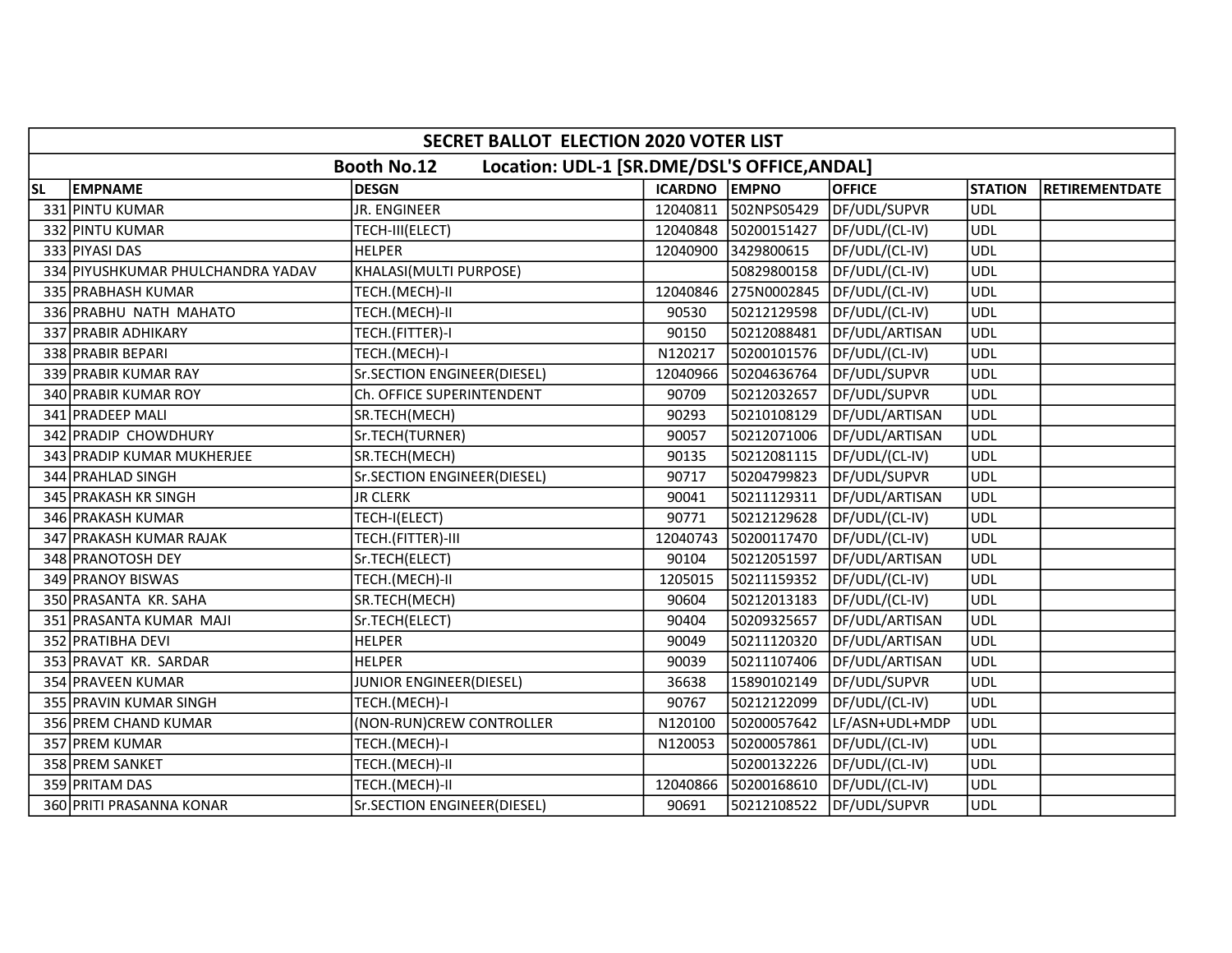|           | SECRET BALLOT ELECTION 2020 VOTER LIST                             |                                 |               |             |                |                |                       |  |  |
|-----------|--------------------------------------------------------------------|---------------------------------|---------------|-------------|----------------|----------------|-----------------------|--|--|
|           | Location: UDL-1 [SR.DME/DSL'S OFFICE, ANDAL]<br><b>Booth No.12</b> |                                 |               |             |                |                |                       |  |  |
| <b>SL</b> | <b>EMPNAME</b>                                                     | <b>DESGN</b>                    | ICARDNO EMPNO |             | <b>OFFICE</b>  | <b>STATION</b> | <b>RETIREMENTDATE</b> |  |  |
|           | 361 PRITY KUMARI                                                   | TECH.(MECH)-III                 | 12040470      | 50200153047 | DF/UDL/(CL-IV) | UDL            |                       |  |  |
|           | 362 PROBIR DAS                                                     | SR TECH ELF                     | 90341         | 50212088547 | DF/UDL/ARTISAN | <b>UDL</b>     |                       |  |  |
|           | 363 PROSENJIT GHOSH                                                | <b>HELPER</b>                   | D00020        | 3429801554  | DF/UDL/(CL-IV) | UDL            |                       |  |  |
|           | 364 PROVASH SARKAR                                                 | SR TECH DSL MECH                | 90073         | 50212088559 | DF/UDL/ARTISAN | <b>UDL</b>     |                       |  |  |
|           | 365 PUJA DEVI                                                      | <b>HELPER</b>                   | D00050        | 3429801961  | DF/UDL/(CL-IV) | <b>UDL</b>     |                       |  |  |
|           | 366 PULAK GHOSH                                                    | TECH.(MECH)-II                  | N040126       | 50200123109 | DF/UDL/(CL-IV) | <b>UDL</b>     |                       |  |  |
|           | 367 PURNA CHANDRA BOURI                                            | TECH.(MECH)-II                  | 12040468      | 50200101588 | DF/UDL/(CL-IV) | <b>UDL</b>     |                       |  |  |
|           | 368 PUSPEN CHATTARAJ                                               | SR.TECH(MECH)                   | 90340         | 50212071109 | DF/UDL/(CL-IV) | UDL            |                       |  |  |
|           | 369 RABI SHANKAR PRASAD                                            | TECH.(MECH)-III                 | 12040454      | 50200167289 | DF/UDL/(CL-IV) | <b>UDL</b>     |                       |  |  |
|           | 370 RABIN GUHA                                                     | TECH.(FITTER)-I                 | 90113         | 50212014035 | DF/UDL/(CL-IV) | <b>UDL</b>     |                       |  |  |
|           | 371 RABINDRA NATH CHATTOPADHYAY                                    | TECH.(MECH)-II                  | 12040863      | 50200134107 | DF/UDL/(CL-IV) | <b>UDL</b>     |                       |  |  |
|           | 372 RABINDRA NATH KHAN                                             | <b>HELPER</b>                   | 90042         | 50211088564 | DF/UDL/ARTISAN | UDL            |                       |  |  |
|           | 373 RADHESHYAM PRASAD                                              | TECH.(FITTER)-III               | 90501         | 50212122117 | DF/UDL/(CL-IV) | <b>UDL</b>     |                       |  |  |
|           | 374 RAHUL GOSWAMI                                                  | <b>KHALASI HELPER</b>           |               | 3429802117  | DF/UDL/(CL-IV) | <b>UDL</b>     |                       |  |  |
|           | 375 RAHUL KUMAR                                                    | JUNIOR ENGINEER(DIESEL)         |               | 18229803119 | DF/UDL/SUPVR   | UDL            |                       |  |  |
|           | 376 RAHUL KUMAR                                                    | TECH.(MECH)-III                 | D00053        | 502NPS07817 | DF/UDL/(CL-IV) | <b>UDL</b>     |                       |  |  |
|           | 377 RAHUL KUMAR ROY                                                | <b>HELPER</b>                   | 12040438      | 50200145002 | DF/UDL/(CL-IV) | UDL            |                       |  |  |
|           | 378 RAJ KUMAR PRASAD                                               | TECH.(MECH)-III                 | N040236       | 50200123122 | DF/UDL/(CL-IV) | <b>UDL</b>     |                       |  |  |
|           | 379 RAJ KUMAR YADAV                                                | SR.TECH(MECH)                   | 587           | 50210092936 | DF/UDL/(CL-IV) | <b>UDL</b>     |                       |  |  |
|           | 380 RAJAT KUMAR SINGH                                              | KHALASI HELPER                  |               | 3229801732  | DF/UDL/(CL-IV) | <b>UDL</b>     |                       |  |  |
|           | 381 RAJEEV KUMAR                                                   | <b>HELPER</b>                   | D00013        | 3429801525  | DF/UDL/(CL-IV) | <b>UDL</b>     |                       |  |  |
|           | 382 RAJEEV KUMAR                                                   | TECH.(MECH)-III                 | 12040444      | 50200140466 | DF/UDL/(CL-IV) | <b>UDL</b>     |                       |  |  |
|           | 383 RAJEEV RANJAN                                                  | CHEMICAL n METALLURGICAL SUPDT. | 1204976       | 50200178536 | DF/UDL/SUPVR   | <b>UDL</b>     |                       |  |  |
|           | 384 RAJESH KUMAR                                                   | TECHNICIAN GR-II                | 12040897      | 50200042160 | DF/UDL/(CL-IV) | <b>UDL</b>     |                       |  |  |
|           | 385 RAJESH KUMAR                                                   | <b>KHALASI HELPER</b>           |               | 33329800898 | DF/UDL/(CL-IV) | <b>UDL</b>     |                       |  |  |
|           | 386 RAJESH KUMAR SINGH                                             | Sr.SECTION ENGINEER(DIESEL)     | N040219       | 50209040584 | DF/UDL/SUPVR   | UDL            |                       |  |  |
|           | 387 RAJESH KUMAR SINGH                                             | SR.TECH(MECH)                   | 90457         | 50212093543 | DF/UDL/(CL-IV) | <b>UDL</b>     |                       |  |  |
|           | 388 RAJESHWAR RAY                                                  | SR TECH DSL MECH                | 90298         | 50212046656 | DF/UDL/ARTISAN | <b>UDL</b>     |                       |  |  |
|           | 389 RAJIB KR MUKHERJEE                                             | TECH.(MECH)-I                   | 90163         | 50205612184 | DF/UDL/ARTISAN | <b>UDL</b>     |                       |  |  |
|           | 390 RAJIV KUMAR PASWAN                                             | <b>HELPER</b>                   |               | 333J1401323 | DF/UDL/(CL-IV) | <b>UDL</b>     |                       |  |  |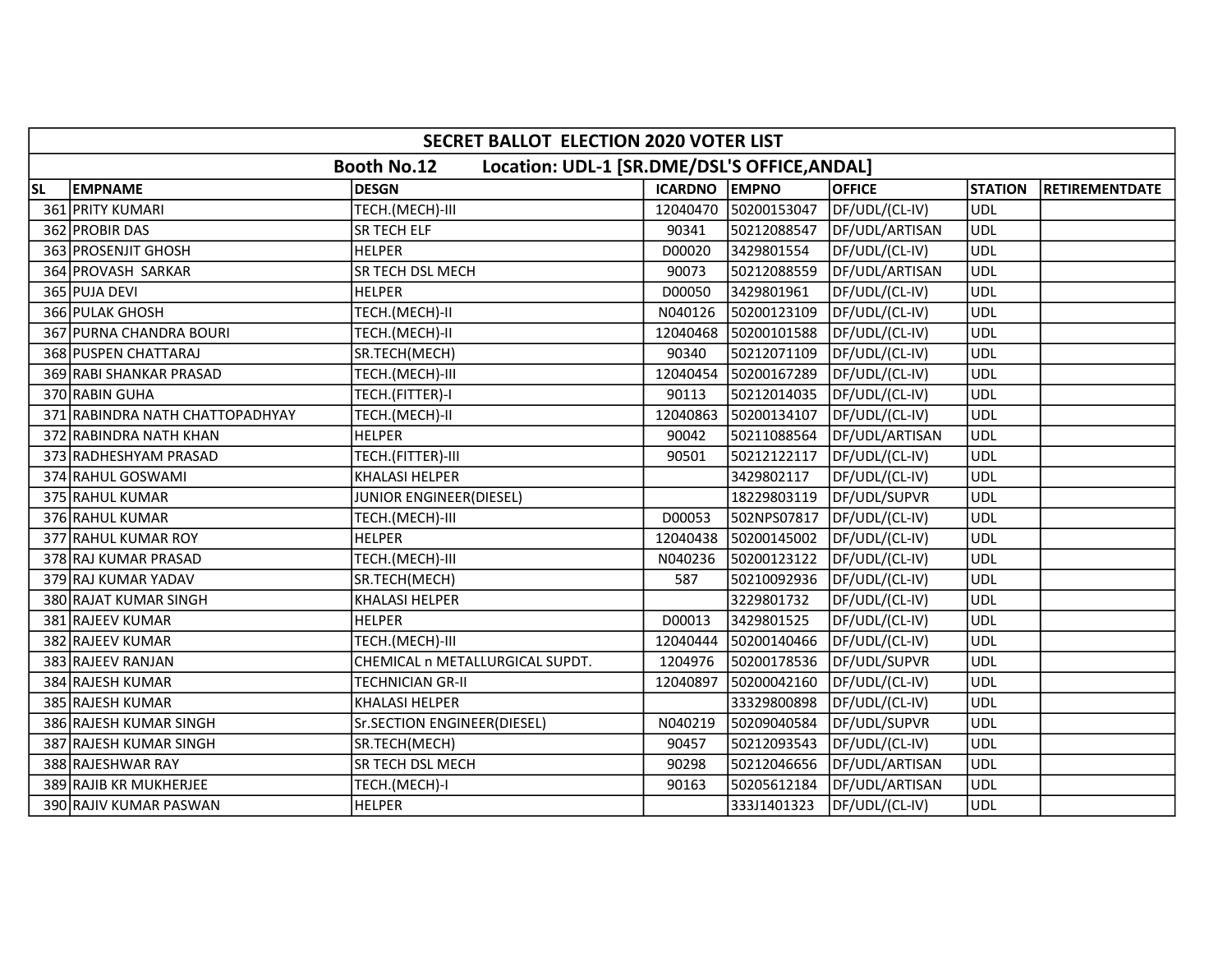|           | SECRET BALLOT ELECTION 2020 VOTER LIST                             |                             |               |             |                |                |                       |  |  |
|-----------|--------------------------------------------------------------------|-----------------------------|---------------|-------------|----------------|----------------|-----------------------|--|--|
|           | Location: UDL-1 [SR.DME/DSL'S OFFICE, ANDAL]<br><b>Booth No.12</b> |                             |               |             |                |                |                       |  |  |
| <b>SL</b> | <b>EMPNAME</b>                                                     | <b>DESGN</b>                | ICARDNO EMPNO |             | <b>OFFICE</b>  | <b>STATION</b> | <b>RETIREMENTDATE</b> |  |  |
|           | 391 RAJNATH LALL                                                   | <b>TECHNICIAN GR-I</b>      | 80876         | 50212043382 | LF/ASN+UDL+MDP | UDL            |                       |  |  |
|           | 392 RAJU MAHATO                                                    | TECH.(MECH)-II              | N040134       | 50200123092 | DF/UDL/(CL-IV) | <b>UDL</b>     |                       |  |  |
|           | 393 RAKOTI UDAY KRISHNA RAO                                        | TECH.(WELDER)-I             | N040147       | 50200123020 | DF/UDL/(CL-IV) | <b>UDL</b>     |                       |  |  |
|           | 394 RAM AWADHESH                                                   | SR.TECH(MECH)               | 90353         | 50210093217 | DF/UDL/ARTISAN | <b>UDL</b>     |                       |  |  |
|           | 395 RAM PRAKASH CHAUDHARY                                          | TECH.(MECH)-I               | 90744         | 50212129574 | DF/UDL/(CL-IV) | <b>UDL</b>     |                       |  |  |
|           | 396 RAM SAKAL PRASAD                                               | SR.TECH(MECH)               | 90741         | 50212017929 | DF/UDL/(CL-IV) | <b>UDL</b>     |                       |  |  |
|           | 397 RAMAWATAR SINGH                                                | SR. TECHNICIAN              | 90124         | 50212011678 | DF/UDL/ARTISAN | <b>UDL</b>     |                       |  |  |
|           | 398 RAMESH CHANDRA RAWANI                                          | TECH.(MECH)-I               | 90561         | 50212122105 | DF/UDL/(CL-IV) | <b>UDL</b>     |                       |  |  |
|           | 399 RAMESWAR HEMBRAM                                               | TECH.(FITTER)-III           | N120243       | 50200102416 | DF/UDL/(CL-IV) | <b>UDL</b>     |                       |  |  |
|           | 400 RAMJEE RAY                                                     | TECH.(MECH)-III             | N040146       | 50200127310 | DF/UDL/(CL-IV) | UDL            |                       |  |  |
|           | 401 RAMJI RAM                                                      | SR.TECH(MECH)               | 90348         | 50212020278 | DF/UDL/ARTISAN | <b>UDL</b>     |                       |  |  |
|           | 402 RAMLAKHAN SINGH                                                | TECH.(MECH)-III             | 12040418      | 50200141800 | DF/UDL/(CL-IV) | <b>UDL</b>     |                       |  |  |
|           | 403 RANJAN KUMAR                                                   | TECH.(MECH)-II              | N040221       | 50200123079 | DF/UDL/(CL-IV) | UDL            |                       |  |  |
|           | 404 RANJAN KUMAR                                                   | TECH.(FITTER)-III           | 12040583      | 50200169500 | DF/UDL/(CL-IV) | <b>UDL</b>     |                       |  |  |
|           | 405 RANJAY KUMAR                                                   | TECHNICIAN GR-I             | N120050       | 50200057927 | DF/UDL/(CL-IV) | <b>UDL</b>     |                       |  |  |
|           | 406 RATAN LAL BAGDI                                                | Sr.TECH(FITTER)             | 90762         | 50212083264 | DF/UDL/(CL-IV) | <b>UDL</b>     |                       |  |  |
|           | 407 RATHIN PARUI                                                   | Sr.SECTION ENGINEER(DIESEL) | 90792         | 50212071249 | DF/UDL/SUPVR   | <b>UDL</b>     |                       |  |  |
|           | 408 RATHINDRA NATH GHOSH                                           | TECH.(FITTER)-I             | 383           | 50212088468 | DF/UDL/ARTISAN | <b>UDL</b>     |                       |  |  |
|           | 409 RAVI SHANKER DAS                                               | <b>HELPER</b>               | N12040567     | 50200124735 | DF/UDL/ARTISAN | <b>UDL</b>     |                       |  |  |
|           | 410 RITESH KUMAR                                                   | <b>HELPER</b>               | D00008        | 3429800146  | DF/UDL/(CL-IV) | <b>UDL</b>     |                       |  |  |
|           | 411 ROHAN KHALKHO                                                  | Sr.SECTION ENGINEER(DIESEL) | D00068        | 3429800875  | DF/UDL/SUPVR   | <b>UDL</b>     |                       |  |  |
|           | 412 ROHIT RANJAN                                                   | TECH.(ELEC)-I               | 12040588      | 50200167381 | DF/UDL/(CL-IV) | <b>UDL</b>     |                       |  |  |
|           | 413 ROYAN KHALKHO                                                  | TECHNICIAN III              | N120333       | 50200108716 | DF/UDL/(CL-IV) | <b>UDL</b>     |                       |  |  |
|           | 414 SADHAN KR MANDAL                                               | <b>HELPER</b>               | D00023        | 12629800262 | DF/UDL/(CL-IV) | <b>UDL</b>     |                       |  |  |
|           | 415 SAHEB RAM SOREN                                                | SR. TECHNICIAN              | 90292         | 50212074123 | DF/UDL/(CL-IV) | <b>UDL</b>     |                       |  |  |
|           | 416 SAIKAT CHATTERJEE                                              | <b>HELPER</b>               | 12040822      | 3429800059  | DF/UDL/(CL-IV) | <b>UDL</b>     |                       |  |  |
|           | 417 SAILEN KUMAR CHATTERJEE                                        | <b>HELPER</b>               | 90521         | 50212129586 | DF/UDL/(CL-IV) | <b>UDL</b>     |                       |  |  |
|           | 418 SAILENDRA NATH SARDAR                                          | Ch. OFFICE SUPERINTENDENT   | 90026         | 50211081351 | DF/UDL/ARTISAN | <b>UDL</b>     |                       |  |  |
|           | 419 SAJAL CHANDA                                                   | JUNIOR ENGINEER(DIESEL)     | 12040896      | 50200069620 | DF/UDL/SUPVR   | <b>UDL</b>     |                       |  |  |
|           | 420 SAJIB ROY                                                      | TECH.(MECH)-I               | 30655         | 50200601044 | DF/UDL/(CL-IV) | <b>UDL</b>     |                       |  |  |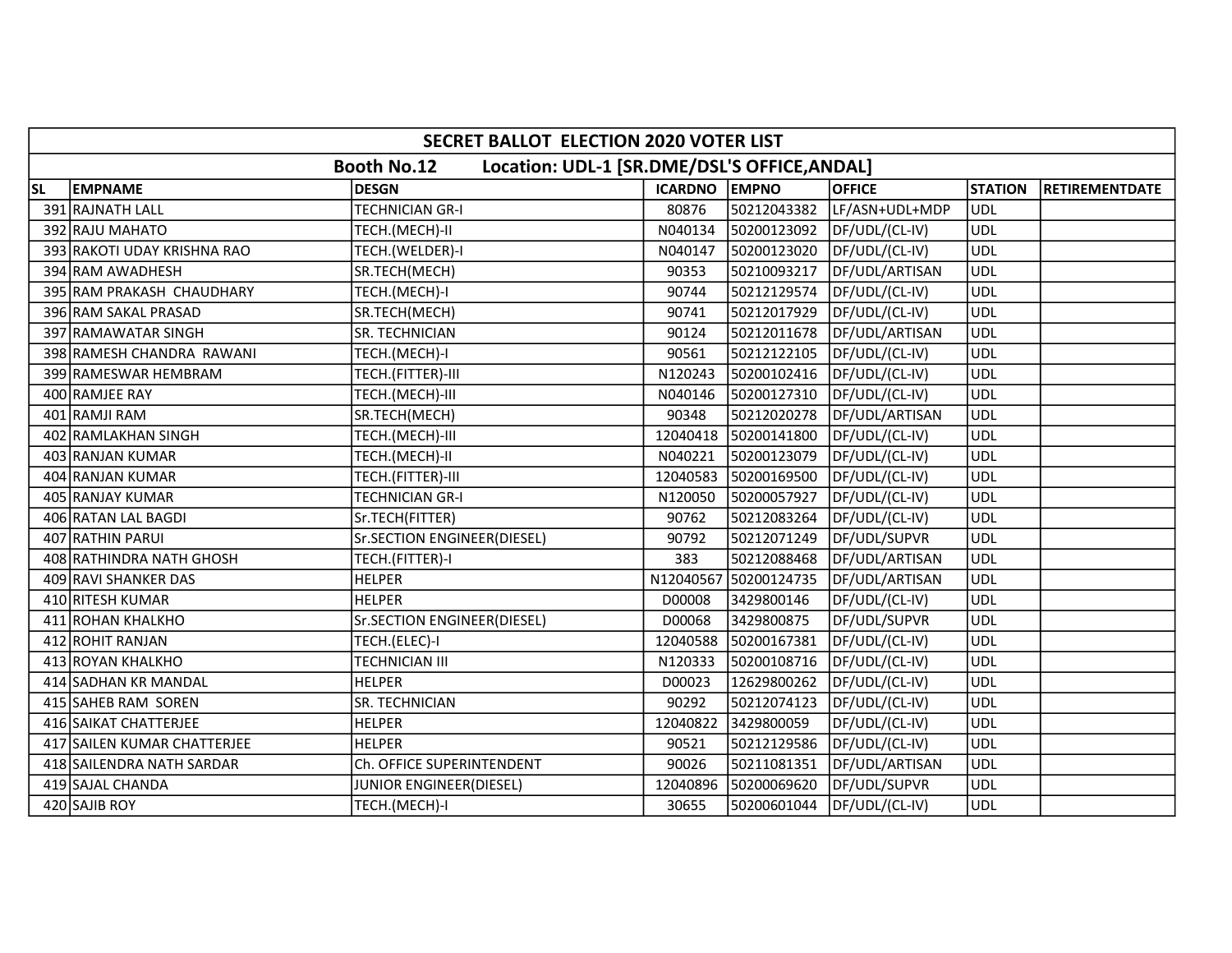|           | <b>SECRET BALLOT ELECTION 2020 VOTER LIST</b>                      |                           |                |             |                |                |                       |  |  |
|-----------|--------------------------------------------------------------------|---------------------------|----------------|-------------|----------------|----------------|-----------------------|--|--|
|           | Location: UDL-1 [SR.DME/DSL'S OFFICE, ANDAL]<br><b>Booth No.12</b> |                           |                |             |                |                |                       |  |  |
| <b>SL</b> | <b>EMPNAME</b>                                                     | <b>DESGN</b>              | <b>ICARDNO</b> | EMPNO       | <b>OFFICE</b>  | <b>STATION</b> | <b>RETIREMENTDATE</b> |  |  |
|           | 421 SAKENDRA MAHTO                                                 | TECH.(MECH)-III           | N040234        | 50200127322 | DF/UDL/(CL-IV) | <b>UDL</b>     |                       |  |  |
|           | 422 SAMAR MAJUMDER                                                 | TECH.(MECH)-I             | 90361          | 50212070981 | DF/UDL/ARTISAN | <b>UDL</b>     |                       |  |  |
|           | 423 SAMARENDRA NATH GANGOPADHYAY                                   | SR TECH DSL MECH          | 90074          | 50212088602 | DF/UDL/ARTISAN | <b>UDL</b>     |                       |  |  |
|           | 424 SAMBHU NATH DEY                                                | TECHNICIAN GR-III         | 12040593       | 50200183593 | DF/UDL/(CL-IV) | <b>UDL</b>     |                       |  |  |
|           | 425 SAMI AHMED                                                     | SR TECH ELF               | 12040962       | 50212058932 | DF/UDL/ARTISAN | <b>UDL</b>     |                       |  |  |
|           | 426 SAMIK SAHA                                                     | Ch. OFFICE SUPERINTENDENT | 90029          | 50211107571 | DF/UDL/ARTISAN | <b>UDL</b>     |                       |  |  |
|           | 427 SAMIR KUMAR MAHATO                                             | SR TECH DSL MECH          | 90116          | 50212043941 | DF/UDL/ARTISAN | <b>UDL</b>     |                       |  |  |
|           | 428 SAMIR KUMAR KANJILAL                                           | TECH.(FITTER)-I           | 90277          | 50212093567 | DF/UDL/(CL-IV) | <b>UDL</b>     |                       |  |  |
|           | 429 SAMIRAN BASAK                                                  | TECH.(WELDER)-I           | 12040560       | 50200110541 | DF/UDL/(CL-IV) | <b>UDL</b>     |                       |  |  |
|           | 430 SANDEEP PRASAD                                                 | HELPER MECHANICAL         |                | 3429802866  | DF/UDL/(CL-IV) | <b>UDL</b>     |                       |  |  |
|           | 431 SANDHYA RANI                                                   | TECH.(MECH)-II            | 12040865       | 50200167046 | DF/UDL/(CL-IV) | <b>UDL</b>     |                       |  |  |
|           | 432 SANDIP GUHA                                                    | SR.TECH(MECH)             | 10506          | 50212058920 | DF/UDL/(CL-IV) | UDL            |                       |  |  |
|           | 433 SANDIP KUMAR SINGH                                             | <b>HELPER</b>             |                | 18329801693 | DF/UDL/(CL-IV) | <b>UDL</b>     |                       |  |  |
|           | 434 SANJAY CHATTERJEE                                              | OFFICE SUPERINTENDENT     | 90033          | 50212092770 | DF/UDL/SUPVR   | <b>UDL</b>     |                       |  |  |
|           | 435 SANJAY KUMAR                                                   | TECH.(MECH)-II            | 12040965       | 50200126275 | DF/UDL/(CL-IV) | <b>UDL</b>     |                       |  |  |
|           | 436 SANJAY KUMAR SAH                                               | KHALASI(MULTI PURPOSE)    | 1204975        | 27315411904 | DF/UDL/(CL-IV) | <b>UDL</b>     |                       |  |  |
|           | 437 SANJIB KUMAR CHAKRABORTY                                       | TECHNICIAN GR-I           | 90507          | 50209554282 | DF/UDL/(CL-IV) | UDL            |                       |  |  |
|           | 438 SANJIT BHUI                                                    | TECHNICIAN III            | 90609          | 50212099272 | DF/UDL/(CL-IV) | <b>UDL</b>     |                       |  |  |
|           | 439 SANJIV KUMAR                                                   | <b>JR CLERK</b>           | N040158        | 50200126240 | DF/UDL/SUPVR   | <b>UDL</b>     |                       |  |  |
|           | 440 SANTOSH KUMAR                                                  | <b>JR CLERK</b>           | N040132        | 50200123134 | DF/UDL/SUPVR   | <b>UDL</b>     |                       |  |  |
|           | 441 SANTOSH KUMAR MISHRA                                           | SR TECH DSL MECH          | 90323          | 50212043930 | DF/UDL/ARTISAN | <b>UDL</b>     |                       |  |  |
|           | 442 SANTOSH PRASAD                                                 | TECH.(MECH)-III           | 12040419       | 50200141823 | DF/UDL/(CL-IV) | <b>UDL</b>     |                       |  |  |
|           | 443 SANTOSH PRASAD                                                 | KHALASI HELPER            | N040226        | 50200095692 | DF/UDL/(CL-IV) | <b>UDL</b>     |                       |  |  |
|           | 444 SANTU MONDAL                                                   | <b>HELPER</b>             | 12040820       | 50200150447 | DF/UDL/(CL-IV) | <b>UDL</b>     |                       |  |  |
|           | 445 SANTY MOY CHAKRABORTY                                          | OFFICE SUPERINTENDENT     | 90713          | 50212095655 | DF/UDL/SUPVR   | <b>UDL</b>     |                       |  |  |
|           | 446 SARAT MAHATO                                                   | TECH.(MECH)-III           | 12040867       | 502NPS05833 | DF/UDL/(CL-IV) | UDL            |                       |  |  |
|           | 447 SASTHI METE                                                    | Sr.MV CLEANER             | 753            | 50212068226 | DF/UDL/(CL-IV) | <b>UDL</b>     |                       |  |  |
|           | 448 SATISH KUMAR OJHA                                              | <b>HELPER</b>             |                | 3429800138  | DF/UDL/(CL-IV) | <b>UDL</b>     |                       |  |  |
|           | 449 SATYA NARAYAN NEOGI                                            | TECHNICIAN III            | 90546          | 50209365357 | DF/UDL/(CL-IV) | <b>UDL</b>     |                       |  |  |
|           | 450 SATYA NARAYAN PRASAD                                           | SR. TECHNICIAN            | 90076          | 50212078499 | DF/UDL/(CL-IV) | <b>UDL</b>     |                       |  |  |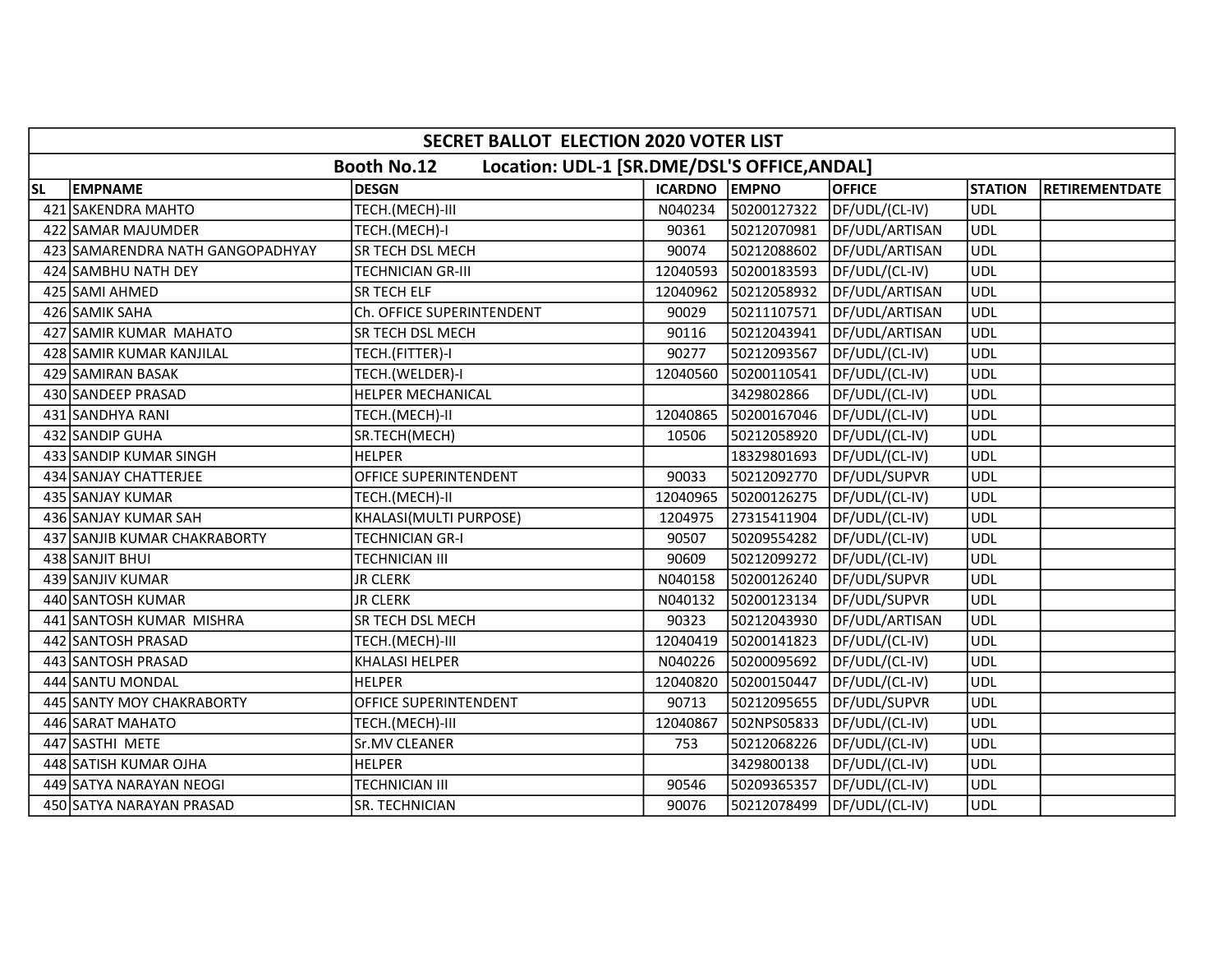|           | <b>SECRET BALLOT ELECTION 2020 VOTER LIST</b>                      |                                 |               |                      |                |                |                       |  |  |
|-----------|--------------------------------------------------------------------|---------------------------------|---------------|----------------------|----------------|----------------|-----------------------|--|--|
|           | Location: UDL-1 [SR.DME/DSL'S OFFICE, ANDAL]<br><b>Booth No.12</b> |                                 |               |                      |                |                |                       |  |  |
| <b>SL</b> | <b>EMPNAME</b>                                                     | <b>DESGN</b>                    | ICARDNO EMPNO |                      | <b>OFFICE</b>  | <b>STATION</b> | <b>RETIREMENTDATE</b> |  |  |
|           | 451 SATYA NARAYAN SAH                                              | TECH.(MECH)-III                 | N040162       | 50200129173          | DF/UDL/(CL-IV) | <b>UDL</b>     |                       |  |  |
|           | 452 SATYA SUNDAR SUR                                               | TECHNICIAN III                  | 90496         | 50212098516          | DF/UDL/(CL-IV) | <b>UDL</b>     |                       |  |  |
|           | 453 SHAILESH GOSWAMI                                               | OFFICE SUPERINTENDENT           | 1204990       | 50211113893          | DF/UDL/ARTISAN | <b>UDL</b>     |                       |  |  |
|           | 454 SHAILESH KUMAR TRIVEDI                                         | TECH.(MECH)-II                  | N040168       | 50200128430          | DF/UDL/(CL-IV) | <b>UDL</b>     |                       |  |  |
|           | 455 SHAMBHU PASWAN                                                 | TECH.(MECH)-I                   | 90557         | 50212085030          | DF/UDL/(CL-IV) | <b>UDL</b>     |                       |  |  |
|           | 456 SHAMPA DAWN                                                    | TECH.(MECH)-II                  | 12040972      | 50200163971          | DF/UDL/(CL-IV) | <b>UDL</b>     |                       |  |  |
|           | 457 SHANKAR DAS                                                    | TECH.(FITTER)-I                 | 12040427      | 50209006138          | DF/UDL/(CL-IV) | <b>UDL</b>     |                       |  |  |
|           | 458 SHANKAR PRASAD                                                 | SR.TECH(MECH)                   | 90270         | 50212075371          | DF/UDL/(CL-IV) | <b>UDL</b>     |                       |  |  |
|           | 459 SHARDA KUMARI                                                  | CHEMICAL n METALLURGICAL SUPDT. | 90689         | 50212142797          | DF/UDL/SUPVR   | <b>UDL</b>     |                       |  |  |
|           | 460 SHEO KUMAR CHOUHAN                                             | TECH.(MECH)-III                 | D00009        | 50729801547          | DF/UDL/(CL-IV) | UDL            |                       |  |  |
|           | 461 SHEO SHANKAR SHARMA                                            | TECH.(MECH)-I                   | 12040573      | 50200168646          | DF/UDL/(CL-IV) | <b>UDL</b>     |                       |  |  |
|           | 462 SHIV PRASAD BALMIKI                                            | TECHNICIAN III                  |               | 3429800292           | DF/UDL/(CL-IV) | <b>UDL</b>     |                       |  |  |
|           | 463 SHYAM SUNDAR BASAK                                             | Sr.TECHNICIAN (ANC. FITTER)     | 90240         | 50209279880          | DF/UDL/ARTISAN | <b>UDL</b>     |                       |  |  |
|           | 464 SHYAMAL CHANDRA MAZUMDAR                                       | LTS TEACHER                     |               | 12221303770          | DF/UDL/SUPVR   | <b>UDL</b>     |                       |  |  |
|           | 465 SIKANDAR MONDAL                                                | <b>HELPER</b>                   | 90037         | 50211129219          | DF/UDL/ARTISAN | <b>UDL</b>     |                       |  |  |
|           | 466 SINGHESHWAR MANJHI                                             | SR.TECH(MECH)                   | 90122         | 50212035970          | DF/UDL/(CL-IV) | <b>UDL</b>     |                       |  |  |
|           | 467 SITALENDU DAS                                                  | TECH.(MECH)-I                   | 90540         | 50212080561          | DF/UDL/(CL-IV) | UDL            |                       |  |  |
|           | 468 SK LAL CHAND                                                   | Sr.TECHNICIAN (ANC. FITTER)     | 90563         | 50212075310          | DF/UDL/(CL-IV) | <b>UDL</b>     |                       |  |  |
|           | 469 SMT. PRIYANKA BARDHAN                                          | <b>HELPER</b>                   | 1205018       | 3429801286           | DF/UDL/(CL-IV) | <b>UDL</b>     |                       |  |  |
|           | 470 SNEHAMAY DATTA                                                 | Sr.SECTION ENGINEER(DIESEL)     | D 00018       | 50205524659          | DF/UDL/SUPVR   | <b>UDL</b>     |                       |  |  |
|           | 471 SONU KUMAR                                                     | TECH.(MECH)-I                   | 12040412      | 50200161469          | DF/UDL/(CL-IV) | <b>UDL</b>     |                       |  |  |
|           | 472 SONU KUMAR                                                     | TECH.(MECH)-III                 | D-00055       | 502NPS07816          | DF/UDL/(CL-IV) | <b>UDL</b>     |                       |  |  |
|           | 473 SOUMEN NASKAR                                                  | Sr.SECTION ENGINEER(DIESEL)     | 12040740      | 502NPS05701          | DF/UDL/SUPVR   | <b>UDL</b>     |                       |  |  |
|           | 474 SOUMITRA MUKHERJEE                                             | OFFICE SUPERINTENDENT           | 12040868      | 50206421702          | DF/UDL/SUPVR   | UDL            |                       |  |  |
|           | 475 SOURAV KUMAR GHOSH                                             | <b>HELPER</b>                   |               | 3429801510           | DF/UDL/(CL-IV) | <b>UDL</b>     |                       |  |  |
|           | 476 SRIMANTA DHARA                                                 | SR TECH DSL MECH                | 12040901      | 50212095746          | DF/UDL/ARTISAN | UDL            |                       |  |  |
|           | 477 SRINATH DAS                                                    | <b>KHALASI HELPER</b>           |               | 3429802127           | LF/ASN+UDL+MDP | <b>UDL</b>     |                       |  |  |
|           | 478 SUBHAS CHANDRA DATTA                                           | <b>HELPER</b>                   |               | 50200183489          | DF/UDL/(CL-IV) | <b>UDL</b>     |                       |  |  |
|           | 479 SUBHASH PRASAD                                                 | SR.TECH(MECH)                   | 90552         | 50212074159          | DF/UDL/(CL-IV) | <b>UDL</b>     |                       |  |  |
|           | 480 SUBHASH KUMAR DAS                                              | <b>HELPER</b>                   |               | 12040580 50200183477 | DF/UDL/(CL-IV) | <b>UDL</b>     |                       |  |  |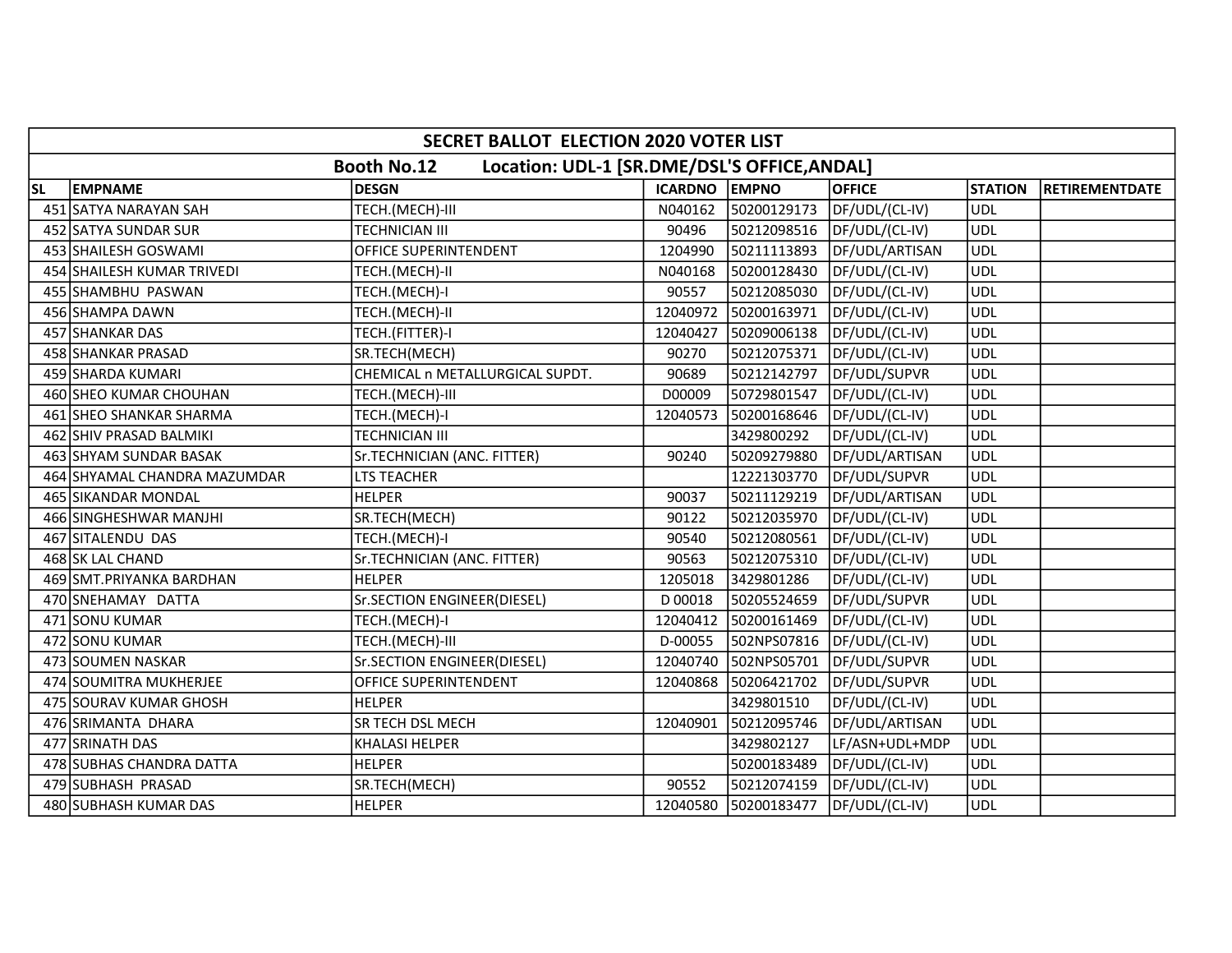|           | SECRET BALLOT ELECTION 2020 VOTER LIST                             |                                |               |                       |                |                |                       |  |  |
|-----------|--------------------------------------------------------------------|--------------------------------|---------------|-----------------------|----------------|----------------|-----------------------|--|--|
|           | Location: UDL-1 [SR.DME/DSL'S OFFICE, ANDAL]<br><b>Booth No.12</b> |                                |               |                       |                |                |                       |  |  |
| <b>SL</b> | <b>EMPNAME</b>                                                     | <b>DESGN</b>                   | ICARDNO EMPNO |                       | <b>OFFICE</b>  | <b>STATION</b> | <b>RETIREMENTDATE</b> |  |  |
|           | 481 SUBHASH PANDIT                                                 | TECH.(MECH)-I                  | 12040578      | 50200168660           | DF/UDL/(CL-IV) | UDL            |                       |  |  |
|           | 482 SUBHASH SINGH                                                  | TECH.(MECH)-II                 | 12040749      | 502NPS07342           | DF/UDL/(CL-IV) | <b>UDL</b>     |                       |  |  |
|           | 483 SUBHASIS GOSWAMI                                               | TECH.(MECH)-II                 | 113016        | 50212005733           | DF/UDL/(CL-IV) | <b>UDL</b>     |                       |  |  |
|           | 484 SUBIR KUMAR CHAKRABORTY                                        | Chief LOCO.INSPECTOR.          | 90724         | 50209345530           | DF/UDL/SUPVR   | <b>UDL</b>     |                       |  |  |
|           | 485 SUBRATA ADITYA                                                 | TECH.(FITTER)-III              | 12040862      | 50200120686           | DF/UDL/(CL-IV) | <b>UDL</b>     |                       |  |  |
|           | 486 SUBRATA CHAIL                                                  | TECH.(FITTER)-I                | 908           | 50209345050           | DF/UDL/ARTISAN | <b>UDL</b>     |                       |  |  |
|           | 487 SUBRATA DAS                                                    | SR.TECH(MECH)                  | 90368         | 50212070762           | DF/UDL/ARTISAN | <b>UDL</b>     |                       |  |  |
|           | 488 SUBRATA DEY                                                    | <b>HELPER</b>                  | 12040569      | 50200145026           | DF/UDL/(CL-IV) | UDL            |                       |  |  |
|           | 489 SUBRATA GHOSH                                                  | <b>HELPER</b>                  | 12040428      | 50200150411           | DF/UDL/(CL-IV) | <b>UDL</b>     |                       |  |  |
|           | 490 SUBRATA MONDAL                                                 | <b>HELPER</b>                  | D00006        | 3429801530            | DF/UDL/(CL-IV) | <b>UDL</b>     |                       |  |  |
|           | 491 SUDAMA PRASAD                                                  | SR.TECH(MECH)                  | 643           | 50212075413           | DF/UDL/(CL-IV) | <b>UDL</b>     |                       |  |  |
|           | 492 SUDAMA PRASAD YADAV                                            | SR.TECH(MECH)                  | 90183         | 50212011680           | DF/UDL/ARTISAN | <b>UDL</b>     |                       |  |  |
|           | 493 SUDEEP MUKHERJEE                                               | (NON-RUN)CREW CONTROLLER       | N60314        | 50212092678           | LF/ASN+UDL+MDP | <b>UDL</b>     |                       |  |  |
|           | 494 SUDHAKAR TIWARI                                                | TECH.(FITTER)-I                | 90568         | 50212089679           | DF/UDL/(CL-IV) | <b>UDL</b>     |                       |  |  |
|           | 495 SUDHIR KUMAR SUBODH                                            | Sr.SECTION ENGINEER(DIESEL)    | D 00049       | 50212117614           | DF/UDL/SUPVR   | <b>UDL</b>     |                       |  |  |
|           | 496 SUDHIR KUMAR SINGH                                             | TECH.(MECH)-II                 | N040228       | 50200133607           | DF/UDL/(CL-IV) | <b>UDL</b>     |                       |  |  |
|           | 497 SUDHIR KUMAR YADAV                                             | Sr. CLERK                      | 90740         | 50212099296           | DF/UDL/SUPVR   | UDL            |                       |  |  |
|           | 498 SUDIP KUMAR HANSDA                                             | <b>JR CLERK</b>                |               | 50200406246           | DF/UDL/SUPVR   | UDL            |                       |  |  |
|           | 499 SUDIPA MAJUMDER                                                | <b>HELPER</b>                  | 12040535      | 502NPS02714           | DF/UDL/(CL-IV) | <b>UDL</b>     |                       |  |  |
|           | 500 SUDIPTA ROY                                                    | <b>JUNIOR ENGINEER(DIESEL)</b> | 12040878      | 50274917201           | DF/UDL/SUPVR   | <b>UDL</b>     |                       |  |  |
|           | 501 SUJOY CHAKRABORTY                                              | <b>JUNIOR ENGINEER(DIESEL)</b> |               | N12040166 502IG100055 | DF/UDL/SUPVR   | UDL            |                       |  |  |
|           | 502 SUKANT SINGH                                                   | TECH(TURNER)-III               | 12040740      | 502NPS06976           | DF/UDL/(CL-IV) | <b>UDL</b>     |                       |  |  |
|           | 503 SUKANTA DAS                                                    | <b>HELPER</b>                  | N-120246      | 50200118436           | DF/UDL/(CL-IV) | <b>UDL</b>     |                       |  |  |
|           | 504 SUKANTA KUMAR MUKHOPADHYAY                                     | Sr.TECHNICIAN (ANC. FITTER)    | 90149         | 50212070841           | DF/UDL/ARTISAN | UDL            |                       |  |  |
|           | 505 SUKHDEO HARI                                                   | <b>KHALASI HELPER</b>          |               | 3429802352            | DF/UDL/(CL-IV) | <b>UDL</b>     |                       |  |  |
|           | 506 SUKHENDU BANDYOPADHYAY                                         | <b>HELPER</b>                  | 12040582      | 50200183520           | DF/UDL/(CL-IV) | <b>UDL</b>     |                       |  |  |
|           | 507 SUKHU MURMU                                                    | SAFAIWALA                      | 80947         | 50212115575           | LF/ASN+UDL+MDP | <b>UDL</b>     |                       |  |  |
|           | 508 SUKURMUNI HEMBRAM                                              | TECH.(MECH)-II                 | 12040731      | 502NPS07893           | DF/UDL/(CL-IV) | <b>UDL</b>     |                       |  |  |
|           | 509 SULENDRA KUMAR                                                 | TECH.(MECH)-II                 | N040155       | 50200123183           | DF/UDL/(CL-IV) | <b>UDL</b>     |                       |  |  |
|           | 510 SUMAN BOSE                                                     | TECHNICIAN GR-I                | N040231       | 50200122993           | DF/UDL/(CL-IV) | <b>UDL</b>     |                       |  |  |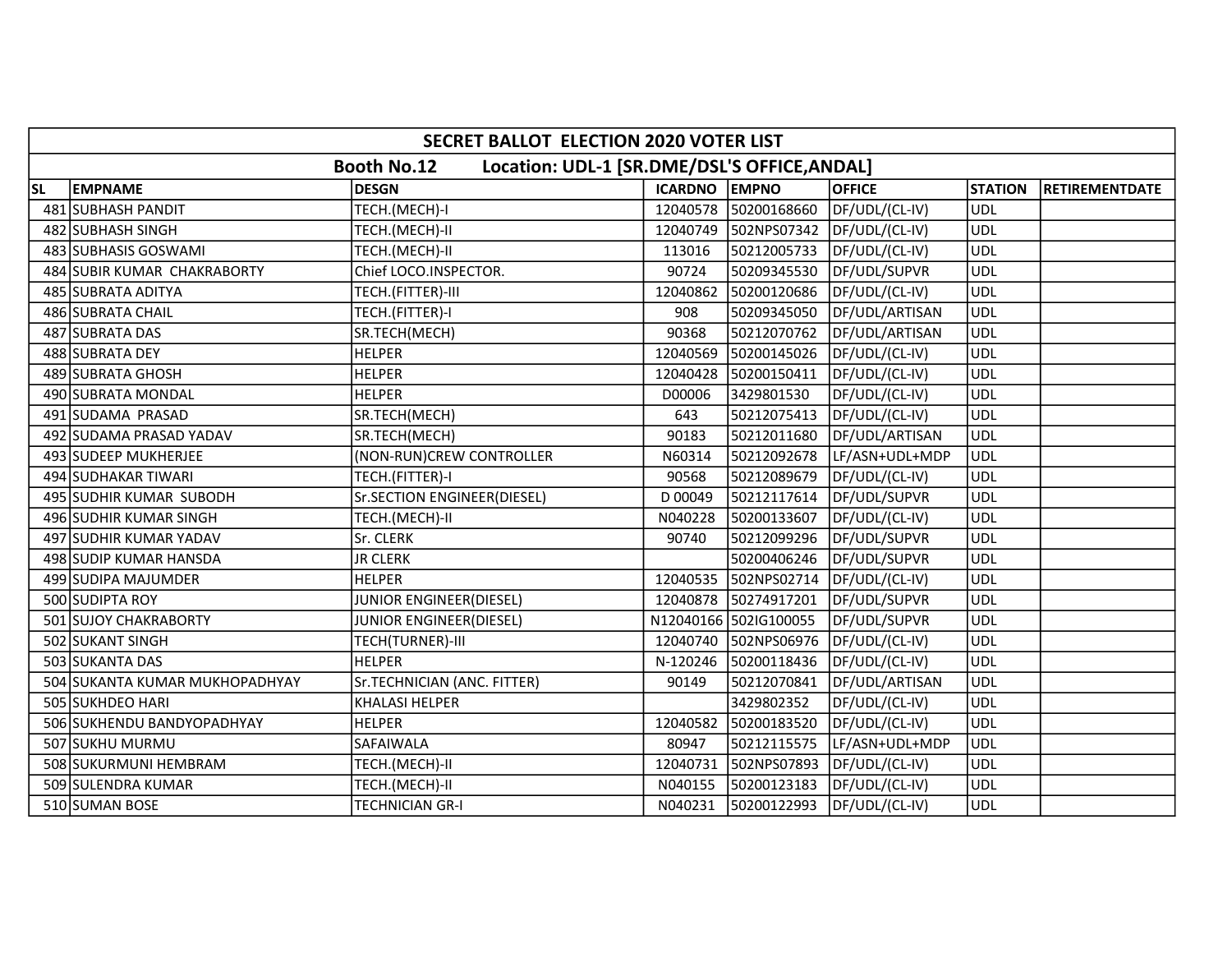|           | SECRET BALLOT ELECTION 2020 VOTER LIST                             |                               |               |             |                |                |                       |  |  |
|-----------|--------------------------------------------------------------------|-------------------------------|---------------|-------------|----------------|----------------|-----------------------|--|--|
|           | Location: UDL-1 [SR.DME/DSL'S OFFICE, ANDAL]<br><b>Booth No.12</b> |                               |               |             |                |                |                       |  |  |
| <b>SL</b> | <b>EMPNAME</b>                                                     | <b>DESGN</b>                  | ICARDNO EMPNO |             | <b>OFFICE</b>  | <b>STATION</b> | <b>RETIREMENTDATE</b> |  |  |
|           | 511 SUMAN DAS                                                      | DEPOT MATERIAL SUPERINTENDENT | 12040779      | 50200013341 | DF/UDL/ARTISAN | UDL            |                       |  |  |
|           | 512 SUMAN MAJUMDAR                                                 | <b>HELPER</b>                 | 350           | 129NP001454 | DF/UDL/(CL-IV) | <b>UDL</b>     |                       |  |  |
|           | 513 SUMAN UPADHYAY                                                 | <b>SR SECTION ENGINEER</b>    | 12040463      | 50200066618 | DF/UDL/SUPVR   | <b>UDL</b>     |                       |  |  |
|           | 514 SUMIT KUMAR ROUTH                                              | <b>HELPER</b>                 | 12040847      | 3429800087  | DF/UDL/(CL-IV) | <b>UDL</b>     |                       |  |  |
|           | 515 SUMIT KUSHWAHA                                                 | TECH-III(ELECT)               | 12040434      | 50200156541 | DF/UDL/(CL-IV) | <b>UDL</b>     |                       |  |  |
|           | 516 SUNAL KANTI ROY                                                | SR.TECH(MECH)                 | N120137       | 50200057885 | DF/UDL/(CL-IV) | <b>UDL</b>     |                       |  |  |
|           | 517 SUNIL KUMAR                                                    | TECH.(MECH)-II                | N040142       | 50200126226 | DF/UDL/(CL-IV) | <b>UDL</b>     |                       |  |  |
|           | 518 SUNIL KUMAR BISWAS                                             | <b>HELPER</b>                 | 33630         | 50714202902 | DF/UDL/(CL-IV) | UDL            |                       |  |  |
|           | 519 SUNIL THAKUR                                                   | SR TECH DSL MECH              | 90386         | 50212046528 | DF/UDL/ARTISAN | UDL            |                       |  |  |
|           | 520 SUNNY KUMAR PRASAD                                             | TECH.(FITTER)-III             | 12040406      | 50200144990 | DF/UDL/(CL-IV) | <b>UDL</b>     |                       |  |  |
|           | 521 SURAJ KUMAR LAL                                                | <b>HELPER</b>                 |               | 18329801772 | DF/UDL/(CL-IV) | <b>UDL</b>     |                       |  |  |
|           | 522 SURAJ PRASAD SINHA                                             | TECH.(FITTER)-I               | 90269         | 50212093749 | DF/UDL/(CL-IV) | <b>UDL</b>     |                       |  |  |
|           | 523 SURAJIT BOSE                                                   | SR TECH DSL MECH              | 90228         | 50210090307 | DF/UDL/ARTISAN | <b>UDL</b>     |                       |  |  |
|           | 524 SURENDRA KUMAR YADAV                                           | SR.TECH.(ELEC)                | 90792         | 50211079721 | DF/UDL/ARTISAN | <b>UDL</b>     |                       |  |  |
|           | 525 SURENDRA PRASAD YADAV                                          | TECH.(MECH)-III               | 12040422      | 50221002855 | DF/UDL/(CL-IV) | <b>UDL</b>     |                       |  |  |
|           | 526 SURESH CHANDRA KARMAKAR                                        | TECH.(MECH)-I                 | 90748         | 50212081917 | DF/UDL/(CL-IV) | <b>UDL</b>     |                       |  |  |
|           | 527 SURESH CHANDRA BANERJEE                                        | TECH.(MECH)-I                 | 90222         | 50209369351 | DF/UDL/ARTISAN | <b>UDL</b>     |                       |  |  |
|           | 528 SURESH CHANDRA MRIDHA                                          | SR SEC ENGINEER(MECH)         |               | 27309521446 | DF/UDL/SUPVR   | <b>UDL</b>     |                       |  |  |
|           | 529 SURESH KUMAR MANDAL                                            | TECH.(MECH)-I                 | 90749         | 50209374279 | DF/UDL/(CL-IV) | <b>UDL</b>     |                       |  |  |
|           | 530 SURESH KUMAR MISHRA                                            | SR.TECH(MECH)                 | 90304         | 50212071146 | DF/UDL/(CL-IV) | UDL            |                       |  |  |
|           | 531 SURESH PRASAD SAH                                              | Sr.TECHNICIAN (ANC. FITTER)   | 90772         | 50211108927 | DF/UDL/ARTISAN | <b>UDL</b>     |                       |  |  |
|           | 532 SURYA BHATTACHARYYA                                            | TECH.(MECH)-I                 | N120140       | 50200056347 | DF/UDL/(CL-IV) | UDL            |                       |  |  |
|           | 533 SURYO PRASAD GONJHU                                            | SR. TECHNICIAN                | 90441         | 50212089709 | DF/UDL/ARTISAN | <b>UDL</b>     |                       |  |  |
|           | 534 SUSHANTA KUMAR NEMU                                            | <b>HELPER</b>                 | 12040821      | 502NPS00416 | DF/UDL/(CL-IV) | <b>UDL</b>     |                       |  |  |
|           | 535 SUSHIL HEMBRAM                                                 | TECH.(MECH)-III               |               | 3429800160  | DF/UDL/(CL-IV) | <b>UDL</b>     |                       |  |  |
|           | 536 SUSHOVAN HUI                                                   | TECH.(WELDER)-I               | 12040413      | 50200112999 | DF/UDL/(CL-IV) | <b>UDL</b>     |                       |  |  |
|           | 537 SUVANKAR KUMAR PAUL                                            | KHALASI(MULTI PURPOSE)        | 12040883      | 502NPS06666 | DF/UDL/(CL-IV) | <b>UDL</b>     |                       |  |  |
|           | 538 SWAPAN KUMAR CHANDA                                            | <b>HELPER</b>                 | 90051         | 50211103954 | DF/UDL/ARTISAN | <b>UDL</b>     |                       |  |  |
|           | 539 SWAPAN KUMAR CHATTERJEE                                        | TECHNICIAN GR-I               | 90521         | 50212122026 | DF/UDL/(CL-IV) | <b>UDL</b>     |                       |  |  |
|           | 540 SWAPAN KUMAR PANDA                                             | <b>HELPER</b>                 | 12040587      | 50200183507 | DF/UDL/(CL-IV) | <b>UDL</b>     |                       |  |  |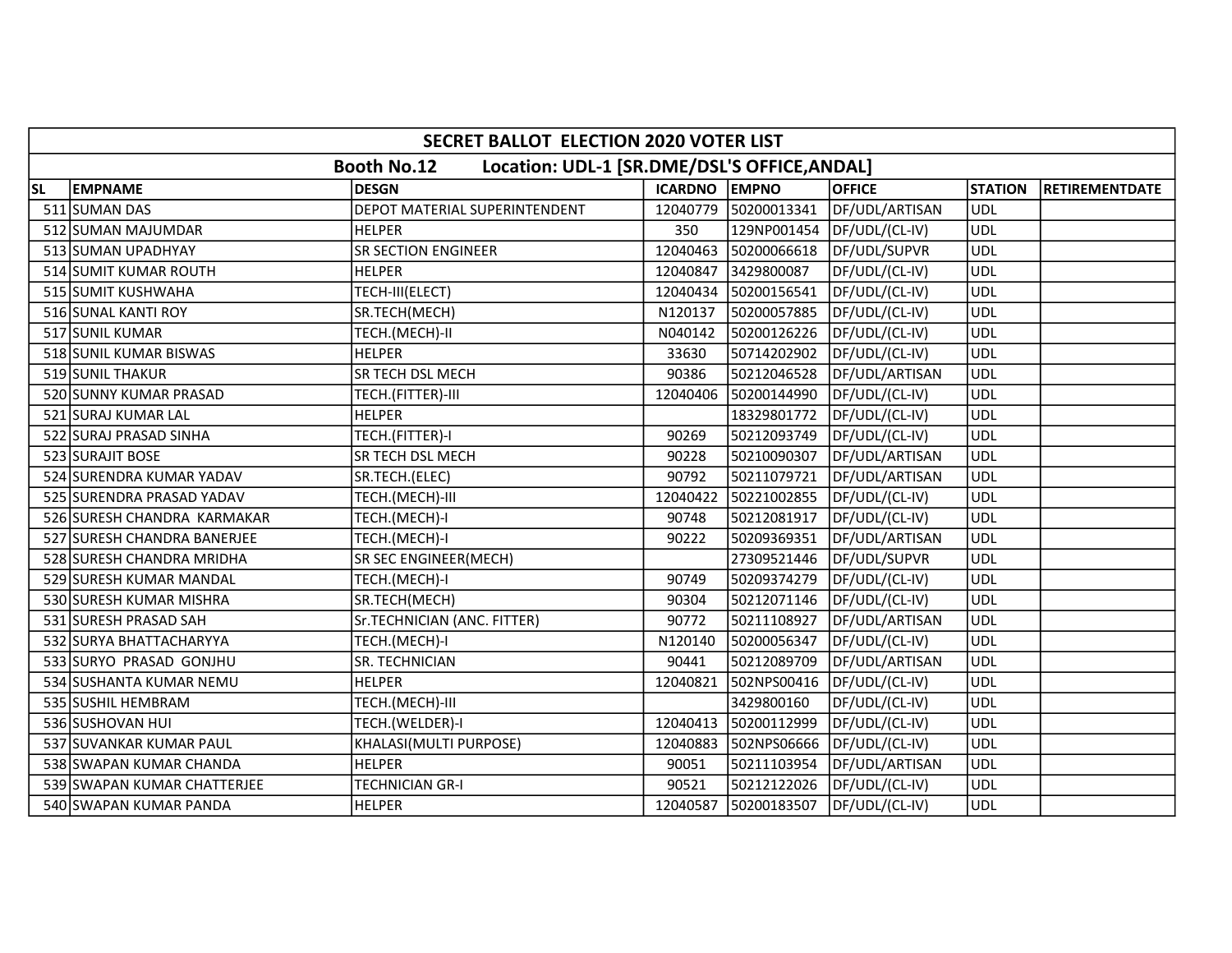|           | SECRET BALLOT ELECTION 2020 VOTER LIST                             |                                 |               |             |                |                |                       |  |  |
|-----------|--------------------------------------------------------------------|---------------------------------|---------------|-------------|----------------|----------------|-----------------------|--|--|
|           | Location: UDL-1 [SR.DME/DSL'S OFFICE, ANDAL]<br><b>Booth No.12</b> |                                 |               |             |                |                |                       |  |  |
| <b>SL</b> | <b>EMPNAME</b>                                                     | <b>DESGN</b>                    | ICARDNO EMPNO |             | <b>OFFICE</b>  | <b>STATION</b> | <b>RETIREMENTDATE</b> |  |  |
|           | 541 SWAPAN MUDIKORA                                                | TECH.(FITTER)-III               | 12040467      | 50200144988 | DF/UDL/(CL-IV) | UDL            |                       |  |  |
|           | 542 SWARUP KUMAR DUTTA                                             | SR.TECH(MECH)                   | 90187         | 50212092241 | DF/UDL/(CL-IV) | <b>UDL</b>     |                       |  |  |
|           | 543 TANNU RAM                                                      | TECH.(MECH)-I                   | 90597         | 50209392403 | DF/UDL/(CL-IV) | <b>UDL</b>     |                       |  |  |
|           | 544 TAPAN DHARA                                                    | <b>HELPER</b>                   | 12040423      | 50200170513 | DF/UDL/(CL-IV) | <b>UDL</b>     |                       |  |  |
|           | 545 TAPAN KUMAR LAI                                                | SR.TECH(MECH)                   | 90208         | 50212070932 | DF/UDL/(CL-IV) | <b>UDL</b>     |                       |  |  |
|           | 546 TAPAN KUMAR ROY                                                | SR.TECH(MECH)                   | 90168         | 50210092973 | DF/UDL/ARTISAN | <b>UDL</b>     |                       |  |  |
|           | 547 TAPAN PAUL                                                     | SR TECH DSL MECH                | 90357         | 50212046668 | DF/UDL/ARTISAN | <b>UDL</b>     |                       |  |  |
|           | 548 TAPAS KUMAR MANDAL                                             | Sr.SECTION ENGINEER(DIESEL)     | 12040838      | 50212083306 | DF/UDL/SUPVR   | UDL            |                       |  |  |
|           | 549 TAPAS KUMAR ROY                                                | TECH.(MECH)-I                   | 90206         | 50209280078 | DF/UDL/ARTISAN | <b>UDL</b>     |                       |  |  |
|           | 550 TARAK DEY                                                      | CHEMICAL n METALLURGICAL SUPDT. | 12040892      | 502NPS11115 | DF/UDL/SUPVR   | <b>UDL</b>     |                       |  |  |
|           | 551 TARAK NATH DAS                                                 | TECHNICIAN III                  | 90472         | 50206079313 | DF/UDL/(CL-IV) | <b>UDL</b>     |                       |  |  |
|           | 552 TARUN MALLICK                                                  | SR.TECH.(ELEC)                  | 90101         | 50212033789 | DF/UDL/ARTISAN | <b>UDL</b>     |                       |  |  |
|           | 553 TARUN KR SEAL                                                  | SR TECH DSL MECH                | 90209         | 50212070920 | DF/UDL/ARTISAN | <b>UDL</b>     |                       |  |  |
|           | 554 TARUN KUMAR DEY                                                | TECH.(FITTER)-II                | 90216         | 50210090540 | DF/UDL/(CL-IV) | <b>UDL</b>     |                       |  |  |
|           | 555 TARUN KUMAR CHAUDHURI                                          | Sr.SECTION ENGINEER(DIESEL)     | 90635         | 50212120200 | DF/UDL/SUPVR   | <b>UDL</b>     |                       |  |  |
|           | 556 TARUN MATE                                                     | TECHNICIAN III                  | 80941         | 50212039044 | LF/ASN+UDL+MDP | <b>UDL</b>     |                       |  |  |
|           | 557 TRIDIB ROY                                                     | SR.TECH(MECH)                   | 90486         | 50212070877 | DF/UDL/(CL-IV) | UDL            |                       |  |  |
|           | 558 TULSI MUNDA                                                    | TECH.(ELEC)-I                   | 12040816      | 50200174683 | DF/UDL/(CL-IV) | <b>UDL</b>     |                       |  |  |
|           | 559 UJJAL KUMAR PATHAK                                             | TECH.(FITTER)-I                 | 90354         | 50212071250 | DF/UDL/(CL-IV) | <b>UDL</b>     |                       |  |  |
|           | 560 UMESH GUPTA                                                    | TECHNICIAN GR-III               | 12040636      | 502N0006143 | LF/ASN+UDL+MDP | <b>UDL</b>     |                       |  |  |
|           | 561 UMESH KUMAR YADAV                                              | <b>HELPER</b>                   |               | 502NPS07606 | DF/UDL/(CL-IV) | <b>UDL</b>     |                       |  |  |
|           | 562 UMESH PRASAD VERMA                                             | Sr.TECHNICIAN (ANC. FITTER)     | 90596         | 50212074081 | DF/UDL/(CL-IV) | <b>UDL</b>     |                       |  |  |
|           | 563 UPENDRA PRASAD CHOUDHARY                                       | Sr.SECTION ENGINEER(DIESEL)     | 90751         | 50212142761 | DF/UDL/SUPVR   | <b>UDL</b>     |                       |  |  |
|           | 564 UTTAM DAS                                                      | Sr.TECHNICIAN (ANC. FITTER)     | 90504         | 50212070658 | DF/UDL/(CL-IV) | UDL            |                       |  |  |
|           | 565 UTTAM KR PATTAYAT                                              | JUNIOR ENGINEER(ELEC)           | 1204986       | 50204772090 | DF/UDL/SUPVR   | <b>UDL</b>     |                       |  |  |
|           | 566 UTTAM KUMAR KUSHWAHA                                           | TECH.(MECH)-II                  | 12040817      | 50214103903 | DF/UDL/(CL-IV) | UDL            |                       |  |  |
|           | 567 UTTAM ROUTH                                                    | TECH.(MECH)-III                 | N040127       | 50212086915 | DF/UDL/(CL-IV) | <b>UDL</b>     |                       |  |  |
|           | 568 VIJAY KUMAR                                                    | <b>HELPER</b>                   | 12040746      | 502NPS06186 | DF/UDL/(CL-IV) | <b>UDL</b>     |                       |  |  |
|           | 569 VIJAYANAND SINGH                                               | Sr.SECTION ENGINEER(DIESEL)     | 12040963      | 50212108080 | DF/UDL/SUPVR   | <b>UDL</b>     |                       |  |  |
|           | 570 VIJESH KUMAR                                                   | TECH.(MECH)-II                  |               | 50200123110 | DF/UDL/(CL-IV) | <b>UDL</b>     |                       |  |  |